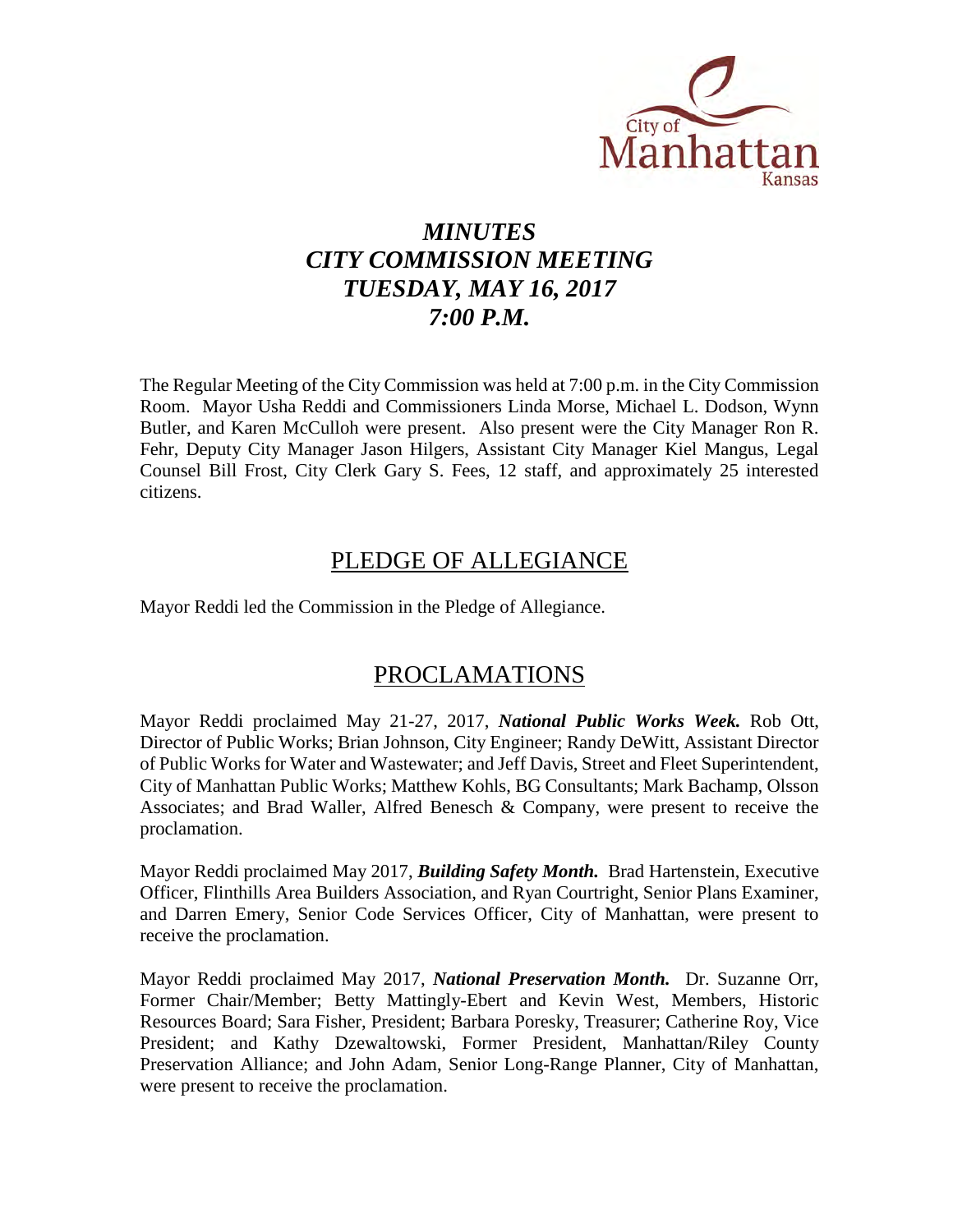# PROCLAMATIONS *(CONTINUED)*

Mayor Reddi proclaimed May 2017, *Mental Health Month.* Robbin Cole, Executive Director, and Stan Wilson, Board Member, Pawnee Mental Health Services, were present to receive the proclamation.

# COMMISSIONER COMMENTS

Mayor Reddi informed the community that the pools will be open soon and that pool tags can be purchased on the City's website. She stated that lifeguard positions are still available and if interested, contact the Parks and Recreation Department. She also encouraged everyone to sign-up for the reading program at the Manhattan Public Library.

# CONSENT AGENDA

(\* denotes those items discussed)

# **MINUTES**

The Commission approved the minutes of the Regular City Commission Meeting held Tuesday, May 2, 2017.

### **CLAIMS REGISTER NO. 2852**

The Commission approved Claims Register No. 2852 authorizing and approving the payment of claims from April 26, 2017, to May 9, 2017, in the amount of \$2,877,951.66.

## **ORDINANCE NO. 7286 - VACATE - SOUTH 8TH STREET (EL PASO LANE TO FORT RILEY BOULEVARD**

The Commission approved Ordinance No. 7286 vacating portions of South 8<sup>th</sup> Street from El Paso Lane to Fort Riley Boulevard, and that the utility easement within the boundaries of said vacated South 8<sup>th</sup> Street is hereby dedicated to the public.

## **ORDINANCE NO. 7287 - ISSUE - GENERAL OBLIGATION BOND SERIES 2017-A**

The Commission approved accepting the best bid from Robert W. Baird  $\&$  Co., of Red Bank, New Jersey, for selling the bonds and Ordinance No. 7287 issuing \$1,235,000.00 in General Obligation Bonds (Series 2017-A) to finance the following 11 special assessment projects: *Grande Bluffs at Mill Pointe Addition, Unit Three* – *Sanitary Sewer (SS1316), Street (ST1321), and Water (WA1320); Ledge Stone Addition – Sanitary Sewer (SS1317) and Street (ST1323); Northlake Addition, Unit 2 – Sanitary Sewer (SS1321), Street (ST1326), and Water (WA1322); and Western Hills Addition, Unit Fourteen, Phase 2 – Sanitary Sewer (SS1314), Street (ST1320), and Water (WA1316).*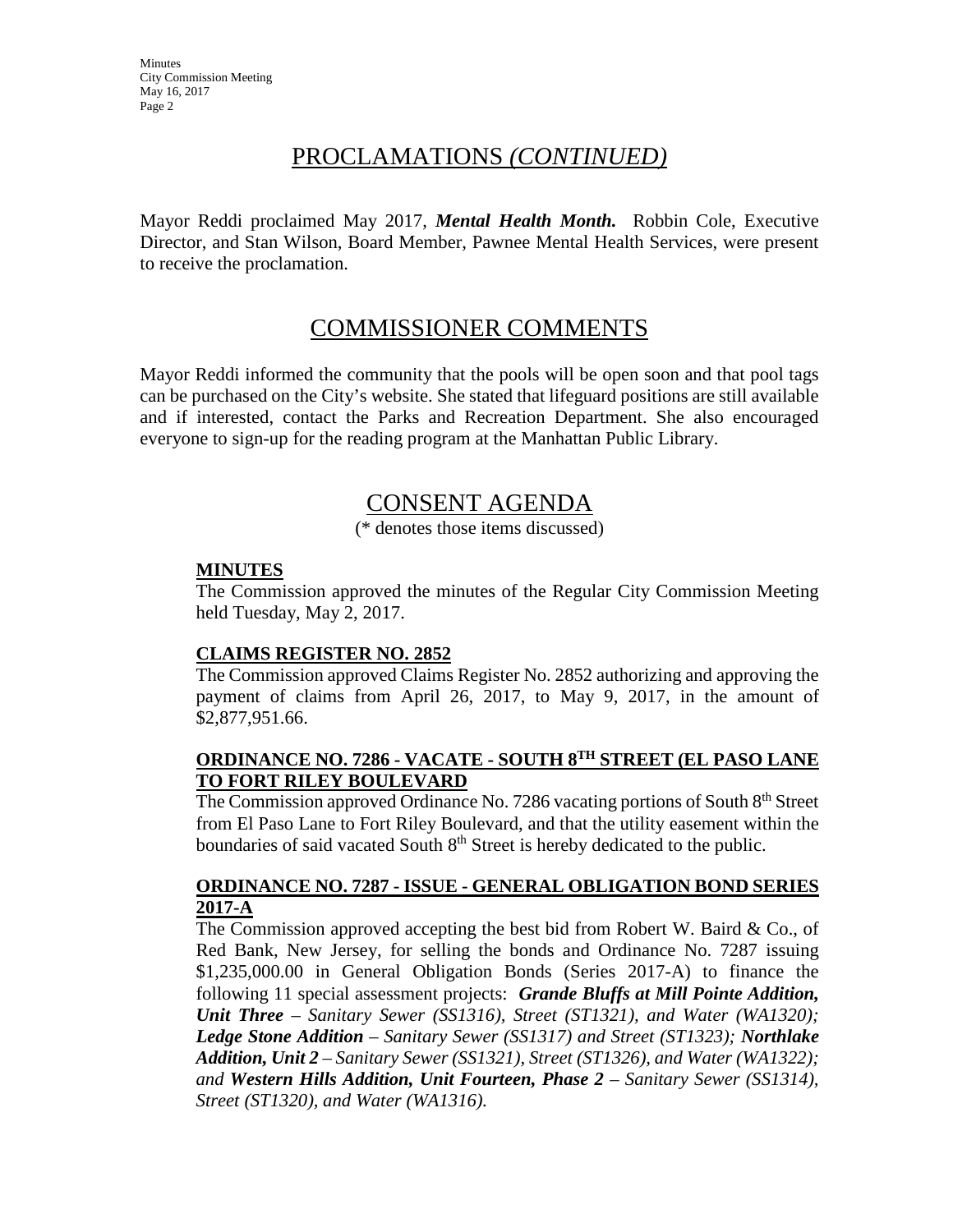# CONSENT AGENDA *(CONTINUED)*

# **RESOLUTION NO. 051617-A - DELIVERY OF GENERAL OBLIGATION BOND SERIES 2017-A**

The Commission approved Resolution No. 051617-A authorizing delivery of the Series 2017-A bonds to the low bidder Robert W. Baird & Co., of Red Bank, New Jersey.

## **ORDINANCE NO. 7288 - ISSUE - GENERAL OBLIGATION BOND SERIES 2017-B**

The Commission approved accepting the best bid from Robert W. Baird  $\&$  Co., of Red Bank, New Jersey, for selling the bonds and Ordinance No. 7288 issuing \$3,120,000.00 in General Obligation Bonds (Subject to AMT) (Series 2017-B) to finance the City's Share of the of the Airport Terminal Expansion Project, Phase I (CIP AP040P, AIP-3-20-0052-44).

# **RESOLUTION NO. 051617-B - DELIVERY OF GENERAL OBLIGATION BOND SERIES 2017-B**

The Commission approved Resolution No. 051617-B authorizing delivery of the Series 2017-B bonds to the low bidder Robert W. Baird & Co., of Red Bank, New Jersey, in General Obligation Bonds (Subject to AMT) (Series 2017-B) to finance the City's Share of the of the Airport Terminal Expansion Project, Phase I (CIP AP040P, AIP-3-20-0052-44).

# **ORDINANCE NO. 7289 - ISSUE - GENERAL OBLIGATION BOND SERIES 2017-C**

The Commission approved accepting the best bid from Bernardi Securities, Inc., of Chicago, Illinois, for selling the bonds and Ordinance No. 7289 issuing \$1,075,000.00 in Taxable General Obligation Bonds (Series 2017-C) to finance the Fixed Based Operator Facility (FBO) (AP1501).

# **RESOLUTION NO. 051617-C - DELIVERY OF GENERAL OBLIGATION BOND SERIES 2017-C**

The Commission approved Resolution No. 051617-C authorizing delivery of the Series 2017C bonds to the low bidder Bernardi Securities, Inc., of Chicago, Illinois, to finance the Fixed Based Operator Facility (FBO) (AP1501).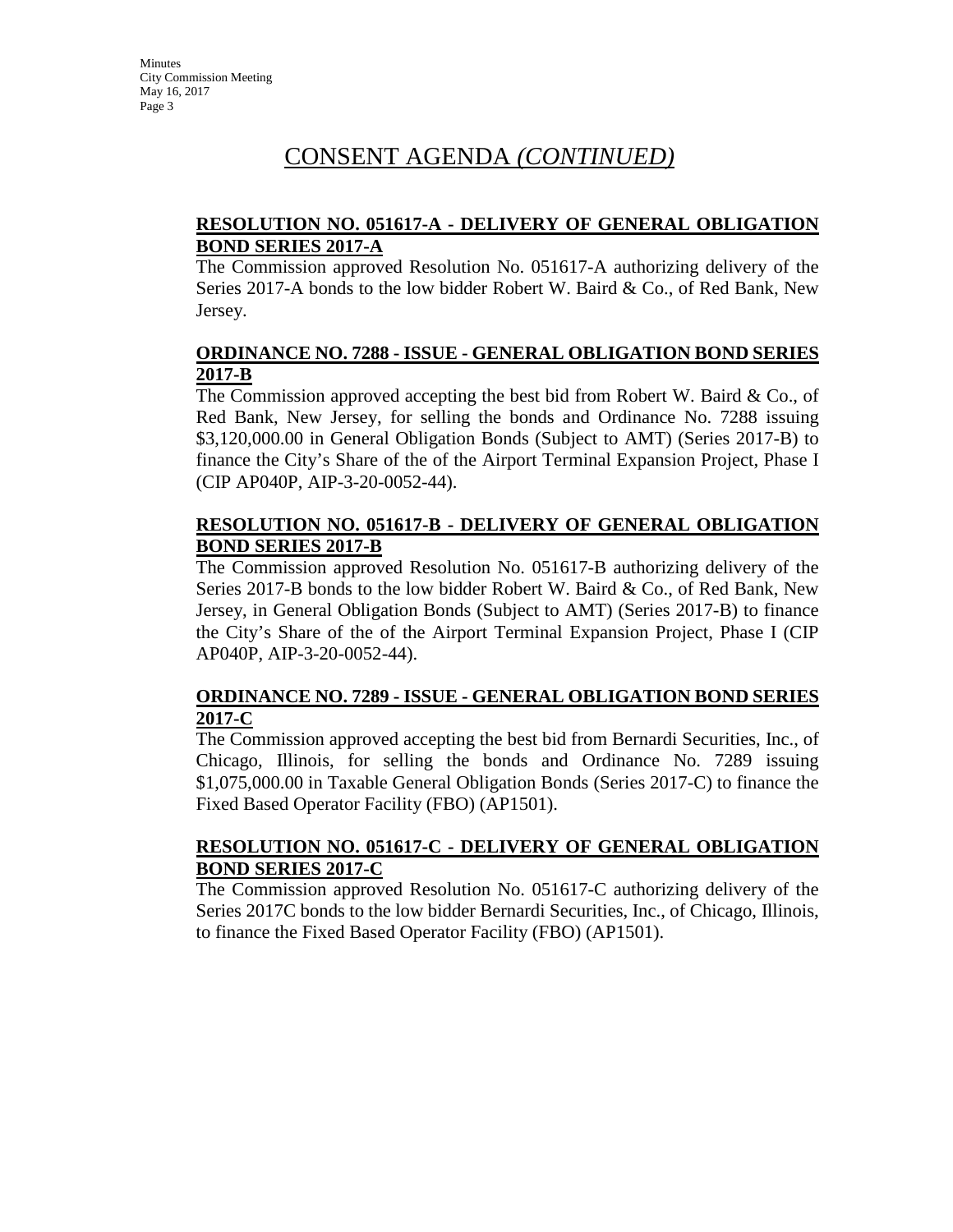# CONSENT AGENDA *(CONTINUED)*

## **RESOLUTION NO. 051617-D - ISSUE - TEMPORARY NOTE SERIES NO. 2017-02**

The Commission approved accepting the best bid from Hutchinson, Shockey, Erley & Co., of Chicago, Illinois, for selling the notes; and Resolution No. 051617-D issuing Temporary Note Series No. 2017-02 in the amount of \$1,135,000.00 to finance the *Denison Avenue Waterline Project (WA1612) and the 2016 Waterline Improvement Projects (Grand Mere Parkway Waterline (WA1610); Sunset Lane Waterline (WA1611); and Berkshire Watermain (WA1631).*

- **\* FIRST READING TERMINATE 2009 QUALITY OF LIFE SALES TAX** The Commission approved first reading of an ordinance terminating the special 2009 quarter-cent sales tax effective March 31, 2018, by repealing Ordinance Nos. 6761, 6762, and 6763.
- **\* REQUEST FOR QUALIFICATIONS PROFESSIONAL SERVICES AGGIEVILLE INFRASTRUCTURE ANALAYSIS (SP1703)**

Mayor Reddi announced that Commissioners Morse and Butler would be serving on the Selection Committee.

The Commission authorized City Administration to seek qualifications for professional services for the Aggieville Infrastructure Analysis (SP1703), and appointed Commissioners Morse and Butler to serve on the Selection Committee.

**\* REQUEST FOR QUALIFICATIONS - PROFESSIONAL SERVICES - CAMPUS PERIMETER TRAFFIC FLOW AND PEDESTRIAN CROSSWALK IMPROVEMENTS (CIP #CU038P)** 

Ron Fehr, City Manager, responded to questions from the Commission and provided additional information regarding the use of City/University Funds.

The Commission authorized City Administration to seek qualifications for professional services to conduct a Campus Perimeter Traffic Flow and Pedestrian Crosswalk Improvements Study (CIP # CU038P).

# **CHANGE ORDER NO. 3-FINAL - 2016 STREET MAINTENANCE CONCRETE PANEL (ST1607)**

The Commission approved and authorized the Mayor to execute the final as-built Change Order No. 3 for the 2016 Street Maintenance Concrete Panel project  $(ST1607)$ , resulting in a net increase in the amount of \$53,293.51 (+30%) to the contract with T&M Concrete Construction, of Junction City, Kansas.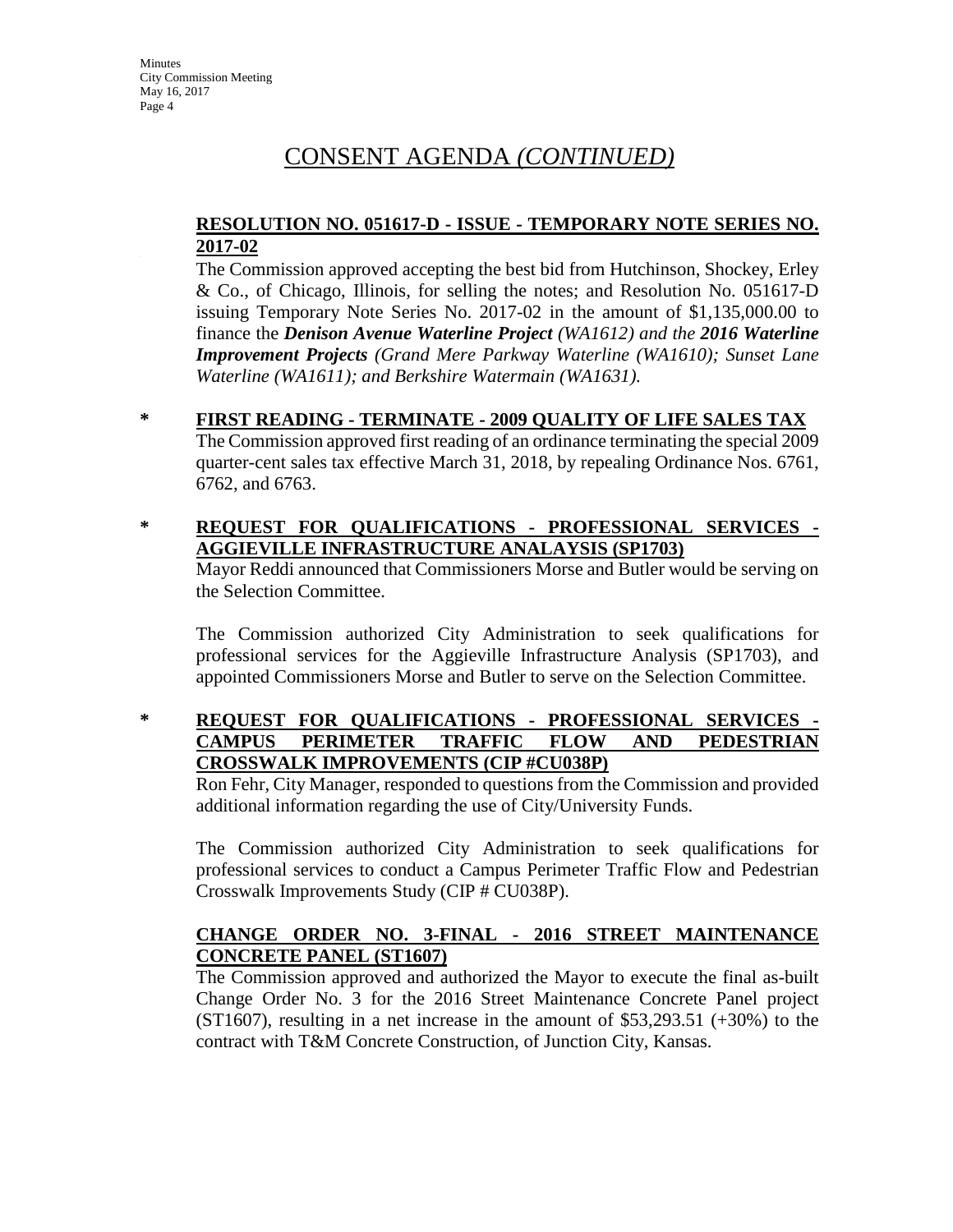# CONSENT AGENDA *(CONTINUED)*

## **CHANGE ORDER NO. 1 - 2017 WELL REHABILITATION (WA1704)**

The Commission approved and authorized the Mayor to execute Change Order No. 1, resulting in a net increase in the amount of \$42,306.00 (+94.5%) to the contract with Layne Christensen Company, of Wichita, Kansas, for the 2017 Well Rehabilitation project (WA1704) for additional treatments and repairs required to return City of Manhattan Public Water Supply Wells 20, 23 and 25 to service.

## **\* AWARD CONTRACT - COLLEGE HEIGHTS ROAD AND QUIVERA DRIVE STORM SEWER IMPROVEMENTS (SM1616)**

Rob Ott, Director of Public Works, responded to questions from the Commission and provided additional information on the item.

The Commission accepted the Engineer's Opinion of Probable Cost in the amount of \$324,510.00, and awarded and authorized the Mayor and City Clerk to execute a construction contract in the amount of \$229,784.58 to Josh Connett, LLC, of Manhattan Kansas, for the College Heights Road and Quivera Drive Storm Sewer Improvements (SM1616).

# **FIRST READING - ISSUE TEMPORARY NOTES - COLLEGE HEIGHTS ROAD AND QUIVERA DRIVE STORM SEWER IMPROVEMENTS (SM1616)**

The Commission approved first reading of an ordinance authorizing the issuance of temporary notes to finance the College Heights Road and Quivera Drive Storm Sewer Improvements (SM1616).

# **\* AWARD CONTRACT - ALLEN ROAD SANITARY SEWER (SS1613, CIP #WW003P), WATER (WA1613, CIP #WA132P), AND STORMWATER (SM1612, CIP #SW071P) IMPROVEMENTS**

The Commission accepted the Engineer's Opinion of Probable Cost in the amount of \$693,676.90; accepted the explanation of Director Ott as to why the bids exceed the Engineer's Opinion of Probable Cost; accepted the bid of Middlecreek Corporation; awarded and authorized the Mayor and City Clerk to execute a construction contract in the amount of \$802,816.75 with Middlecreek Corporation, of Peabody, Kansas, for the Allen Road Sanitary Sewer (SS1613, CIP #WW003P), Water (WA1613, CIP #WA132P), and Stormwater (SM1612, CIP #SW071P) Improvements.

# **FIRST READING - ISSUE TEMPORARY NOTES - ALLEN ROAD SANITARY SEWER IMPROVEMENTS (SS1613, CIP #WW003P)**

The Commission approved first reading of an ordinance authorizing the issuance of temporary notes to finance the Allen Road Sanitary Sewer Improvements (SS1613, CIP #WW003P).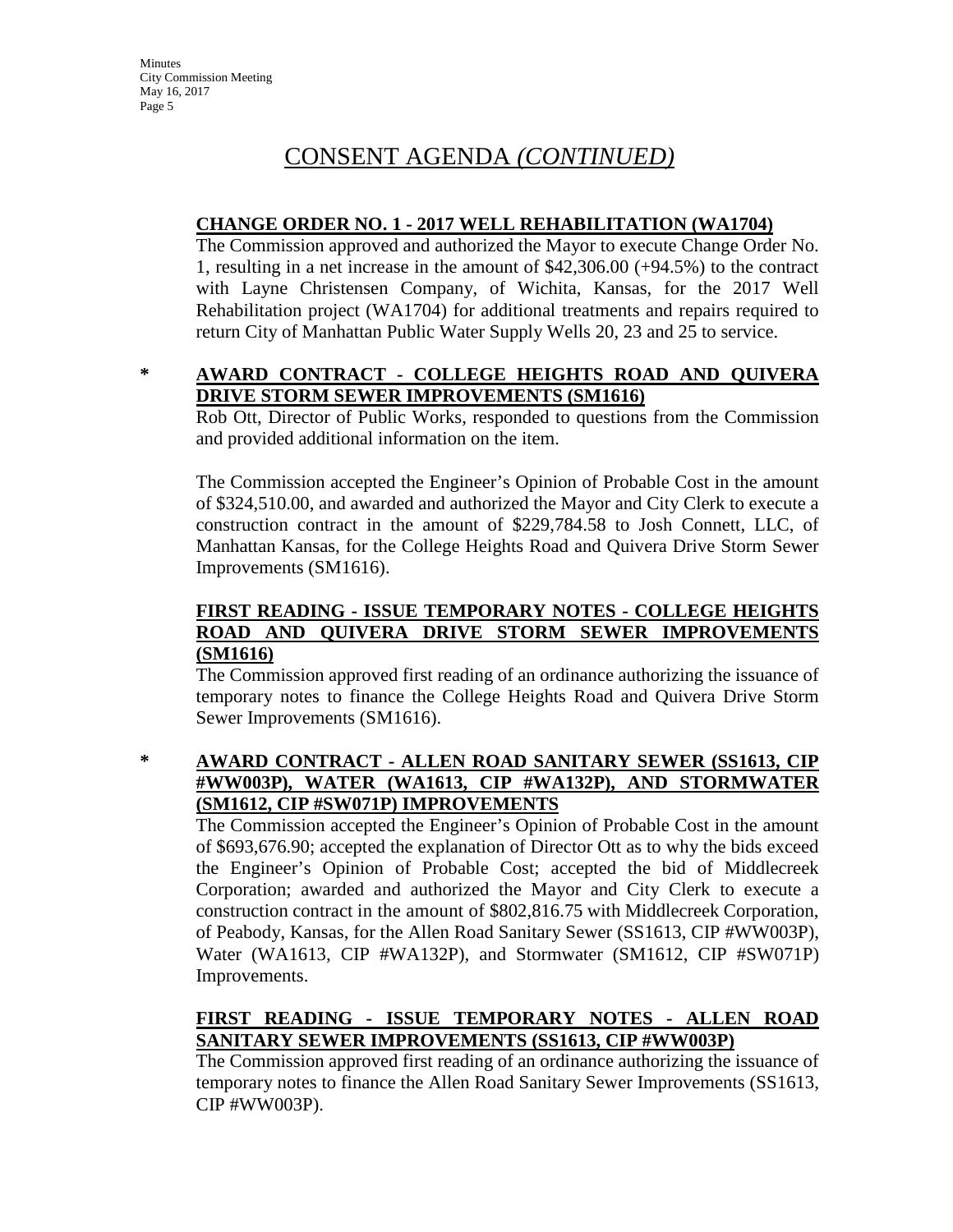# CONSENT AGENDA *(CONTINUED)*

# **AWARD CONTRACT - THE HIGHLANDS AT GRAND MERE/PRAIRIE VILLAGE AT THE HIGHLANDS - STREET (ST1705), WATER (WA1710), AND SANITARY SEWER (SS1714, SS1715) IMPROVEMENTS**

The Commission accepted the Engineer's Opinion of Probable Cost in the amount of \$1,690,700.00; awarded and authorized the Mayor and City Clerk to execute a construction contract in the amount of \$1,546,846.47 to J&K Contracting, LC, of Junction City, Kansas, for The Highlands at Grand Mere and Prairie Village at the Highlands Addition Street (ST1705), Water (WA1710), and Sanitary Sewer (SS1714, SS1715) Improvements.

# **OUTSIDE CITY SEWER AGREEMENT - 5005 MURRAY ROAD**

The Commission authorized the Mayor and City Clerk to execute an agreement with O. Leroy Penner and Lucinda C. Penner, Trustees of the O. Leroy Penner and Lucinda C. Penner Trust, dated June 23, 2015, for an outside city limits sanitary sewer service connection for the property located at 5005 Murray Road, Riley County, Kansas.

## **PURCHASE - STREET DIVISION - TANDEM-AXLE TEN YARD DUMP TRUCK (CIP #ST019E)**

The Commission authorized City Administration to purchase, in the amount of \$151,402.00, a tandem-axle, ten yard dump truck to replace Unit #33 (CIP #ST019E) for the Street Division through the state contract; authorized the disposal of the current Unit #33 by auction; and authorized the Mayor and/or City Clerk to execute the lease purchase agreement for the tandem axle, ten yard dump truck.

# **BOARD APPOINTMENTS**

The Commission approved the following appointments by Mayor Reddi to various boards and committees of the City.

### *Airport Advisory Board*

Re-appointment of David Rogers, 3521 Churchill Way, to a three-year At-Large term. Mr. Rogers' term will begin June 27, 2017, and will expire June 26, 2020.

Re-appointment of Roger Sink, 1600 Sunny Slope Lane, to a three-year At-Large term. Mr. Sink's term will begin June 27, 2017, and will expire June 26, 2020.

### *City-University Special Projects Fund Committee*

Re-appointment of Rod Harms, 101 Water Bridge Road, to a two-year Citizen term. Mr. Harms' term will begin July 1, 2017, and will expire June 30, 2019.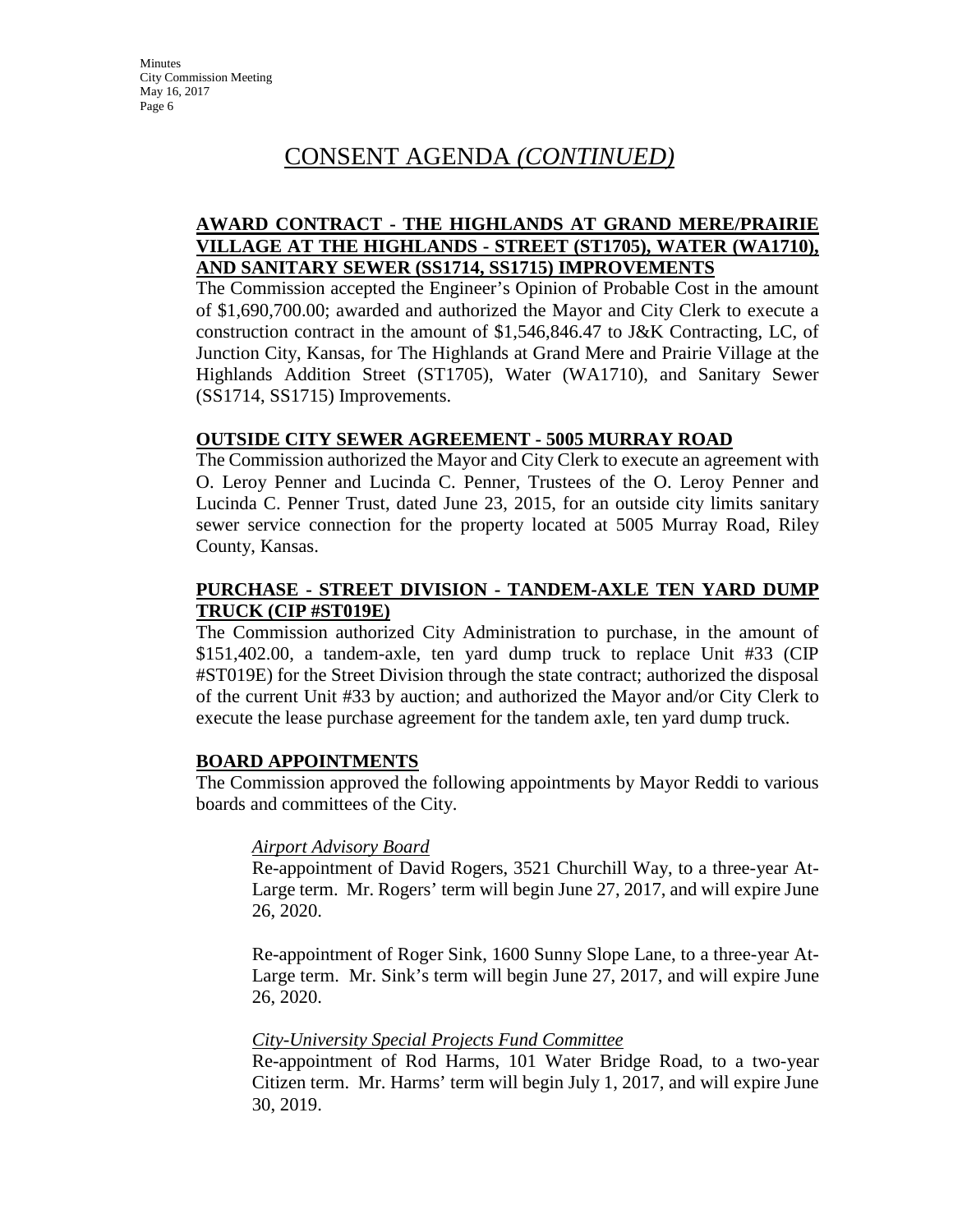# CONSENT AGENDA *(CONTINUED)*

# **BOARD APPOINTMENTS** *(CONTINUED)*

### *Code Appeals Board*

Re-appointment of David Stevenson, 324 North Main, Riley Kansas, to a three-year Journeyman Mechanic term. Mr. Stevenson's term will begin June 1, 2017, and will expire May 31, 2020.

# *Historic Resources Board*

Re-appointment of Christopher Banner, 618 Osage Street, to a three-year History term. Mr. Banner's term begins immediately, and will expire April 30, 2020.

## *Housing Appeals Board*

Re-appointment of Mark Bachamp, 4292 S. Dam Road, to a three-year term. Mr. Bachamp's term will begin July 1, 2017, and will expire June 30, 2020.

Re-appointment of William Muir, 2040 Shirley Lane, to a three-year term. Mr. Muir's term will begin July 1, 2017, and will expire June 30, 2020.

Re-appointment of Regina Schroeder, Post Office Box 212, to a three-year term. Ms. Schroeder's term will begin July 1, 2017, and will expire June 30, 2020.

### *Parks and Recreation Board*

Re-appointment of David Schafer, 2104 Fox Meadows, to a four-year term. Mr. Schafer's term will begin July 1, 2017, and will expire June 30, 2021.

Mayor Reddi opened the public comments.

Hearing no comments, Mayor Reddi closed the public comments.

After comments from the Commission, Commissioner Morse moved to approve the consent agenda. After further discussion and comments from the Commission, Commissioner Dodson seconded the motion. On a roll call vote, motion carried 5-0, with the exception of Item H, REQUEST FOR QUALIFICATIONS - PROFESSIONAL SERVICES - CAMPUS PERIMETER TRAFFIC FLOW AND PEDESTRIAN CROSSWALK IMPROVEMENTS (CIP #CU038P), which carried 4-1 with Commissioner McCulloh voting against the item.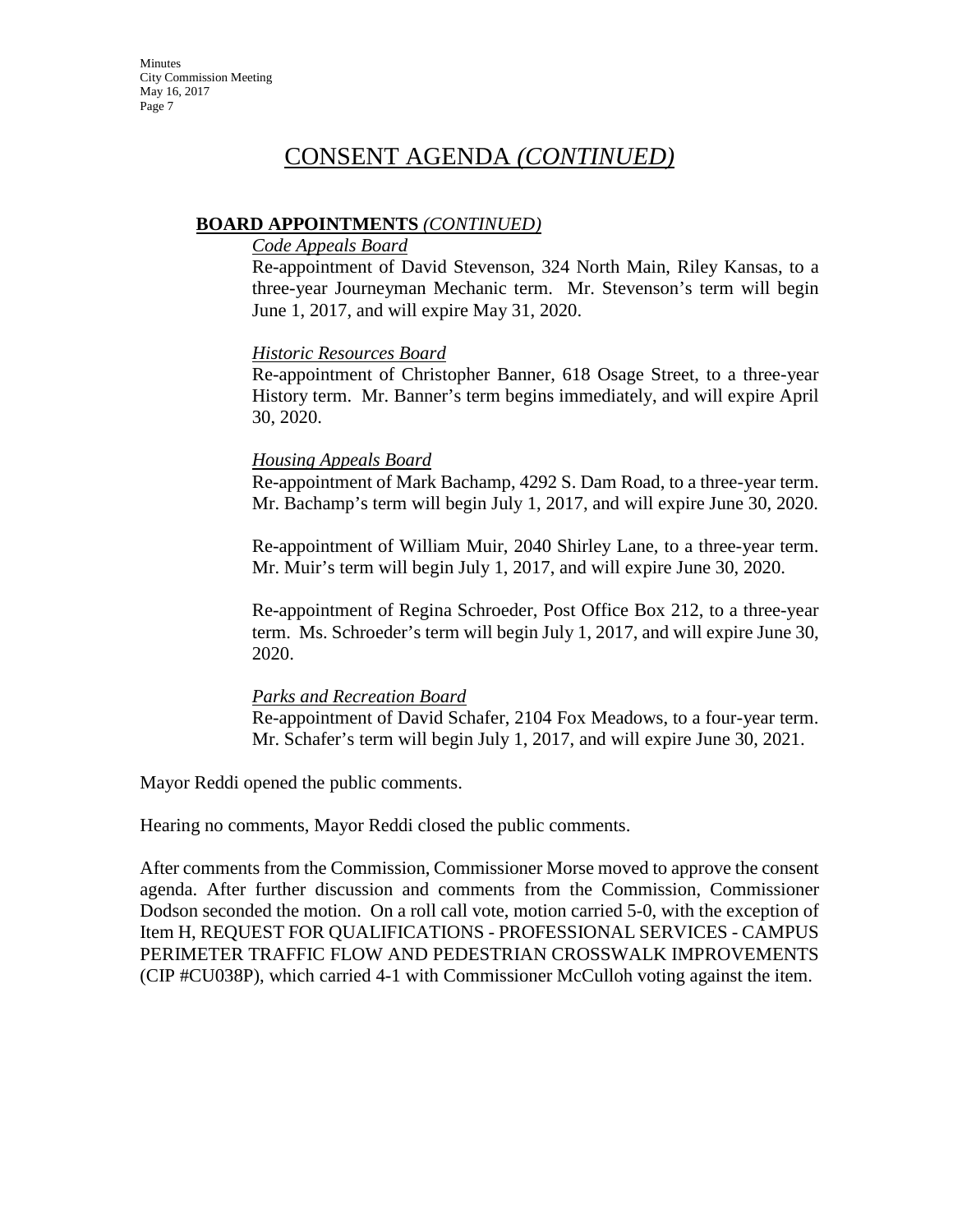# GENERAL AGENDA

# **FIRST READING - AMEND MANHATTAN ZONING REGULATIONS - C-3, AGGIEVILLE BUSINESS DISTRICT**

John Adam, Senior Long-Range Planner, presented an overview of the item. He then responded to questions from the Commission regarding the proposed amendments, vehicular access and permitted uses.

Eric Cattell, Director of Community Development, responded to questions from the Commission and provided additional information regarding the proposed amendments. He stated the amendments would be part of the ongoing Unified Development Ordinance (UDO) process to be more long term and wholesale provisions of the language.

John Adam, Senior Long-Range Planner, discussed the timeline and integration into the UDO. He responded to questions from the Commission regarding existing businesses and the proposed amendment to prohibit automobile-oriented commercial uses, including drivethrough establishments.

Mayor Reddi opened the public comments.

Tim Ryan, 1547 Williamsburg Court, voiced concern with the Aggieville District overlay map and the Aggieville Community Vision Plan. He stated that he owns the property on the east side of 11<sup>th</sup> Street and north of Moro Street, and asked why this particular property was singled out, when nothing else on the east side of  $11<sup>th</sup>$  Street has been included. He said the reason is that apparently there is no contextual relationship between that building and the Aggieville District and stated he did not believe that was an accurate statement. He requested this particular property on the east side of 11<sup>th</sup> Street should not be a part of the overall plan nor should it include any of the properties on the east side of  $11<sup>th</sup>$  Street. He then provided a map of the subject property and informed the Commission that his is the only property included on the east of  $11<sup>th</sup>$  Street. He stated that he did not understand the purpose in singling out his property or future plans to make into residential units.

Ron Fehr, City Manager, provided clarification that the Commission has already adopted the Aggieville Community Vision Plan. He stated that he appreciated Mr. Ryan's position and request to reconsider the Plan regarding his commercial property.

Eric Cattell, Director of Community Development, provided information on the Aggieville Community Vision Plan and stated that Mr. Ryan's property is zoned C-3 and that there are no plans to rezone this property. He said the UDO process will be more wholesale longerterm revisions and highlighted the item.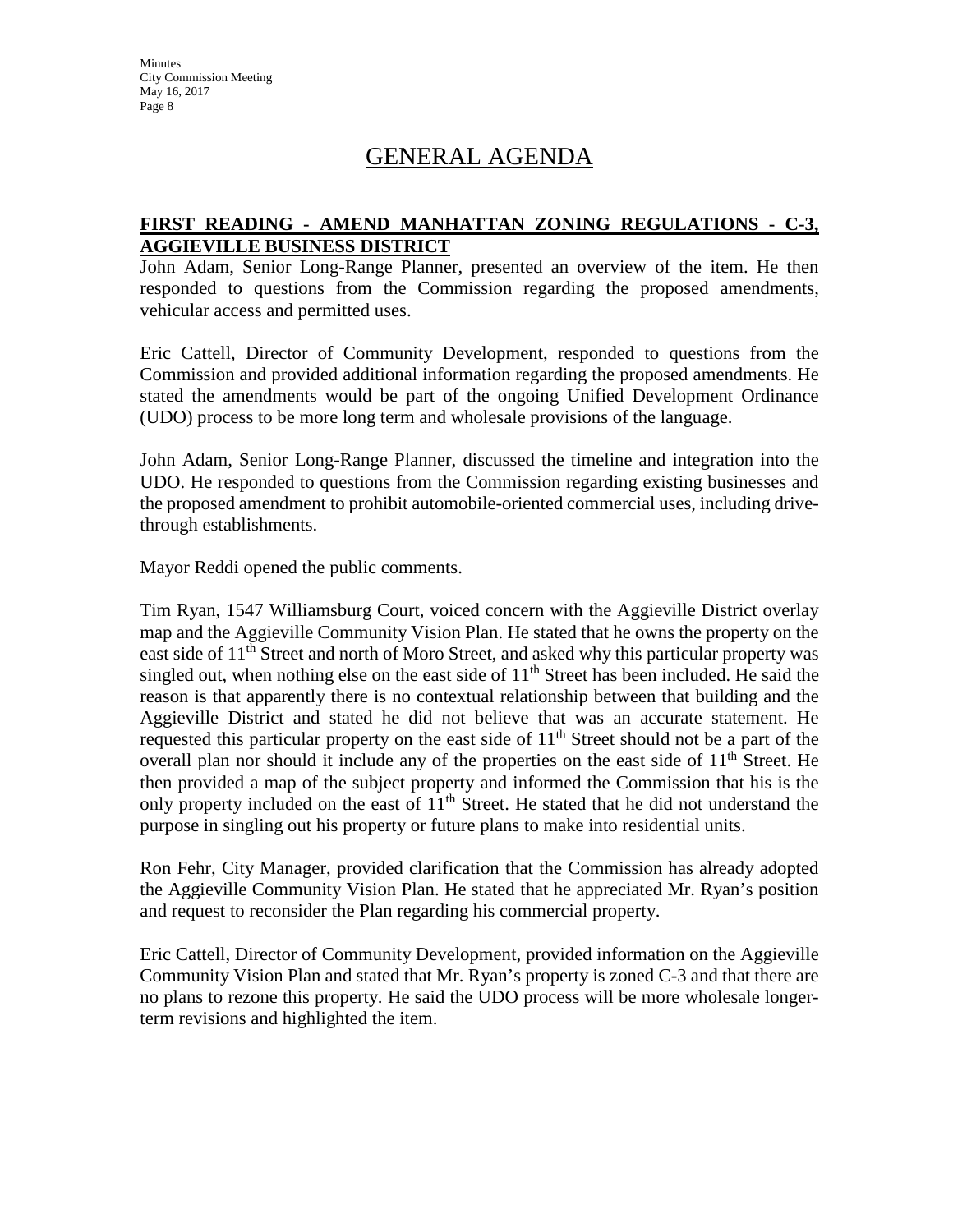# GENERAL AGENDA *(CONTINUED)*

# **FIRST READING - AMEND MANHATTAN ZONING REGULATIONS - C-3, AGGIEVILLE BUSINESS DISTRICT** *(CONTINUED)*

Tim Ryan, 1547 Williamsburg Court, asked the Commission to rescind that section of the Aggieville Community Vision Plan. He stated the basis for doing that is not in contextual relationship with the rest of the Aggieville District and found that to be a false statement. He then responded to questions from the Commission and voiced concern with potential impacts and restrictions on his property.

Eric Cattell, Director of Community Development, provided clarification on the item and stated that his property is zoned C-3, which is the Aggieville Business District. He stated that as long as the property is zoned C-3, it can be used for any C-3 land uses. He provided additional information on drive-through properties and associated restrictions.

Tim Ryan, 1547 Williamsburg Court, informed the Commission that he would be back and request to rescind that part of the Plan and take it out. He stated that this would affect his building and there needs to be a rational basis for including his property in the C-3, Aggieville Business District.

Ron Fehr, City Manager, provided additional clarification and said the only thing that would trigger any of the three provisions being discussed would be if they would raise that property and redevelop it. He stated if Mr. Ryan wanted to sell the property for its continued use as it is, that is fine; but, if redeveloped as a new building, the new building would have to be built to the new standard.

John Adam, Senior Long-Range Planner, provided clarification on the item. He stated that this property is in the Aggieville Business District and has always been in the District. He stated this has not changed and was in the previous Aggieville-Campus Edge District Plan.

Hearing no other comments, Mayor Reddi closed the public comments.

After discussion and additional comments from the Commission, Commissioner Morse moved to approve first reading of an ordinance amending Article IV, Section 4-203, C-3, Aggieville Business District, of the Manhattan Zoning Regulations, as proposed, based on the findings in the Staff Memorandum *(See Attachment No. 1)* and the recommendation of the Planning Board. Commissioner McCulloh seconded the motion. On a roll call vote, motion carried 5-0.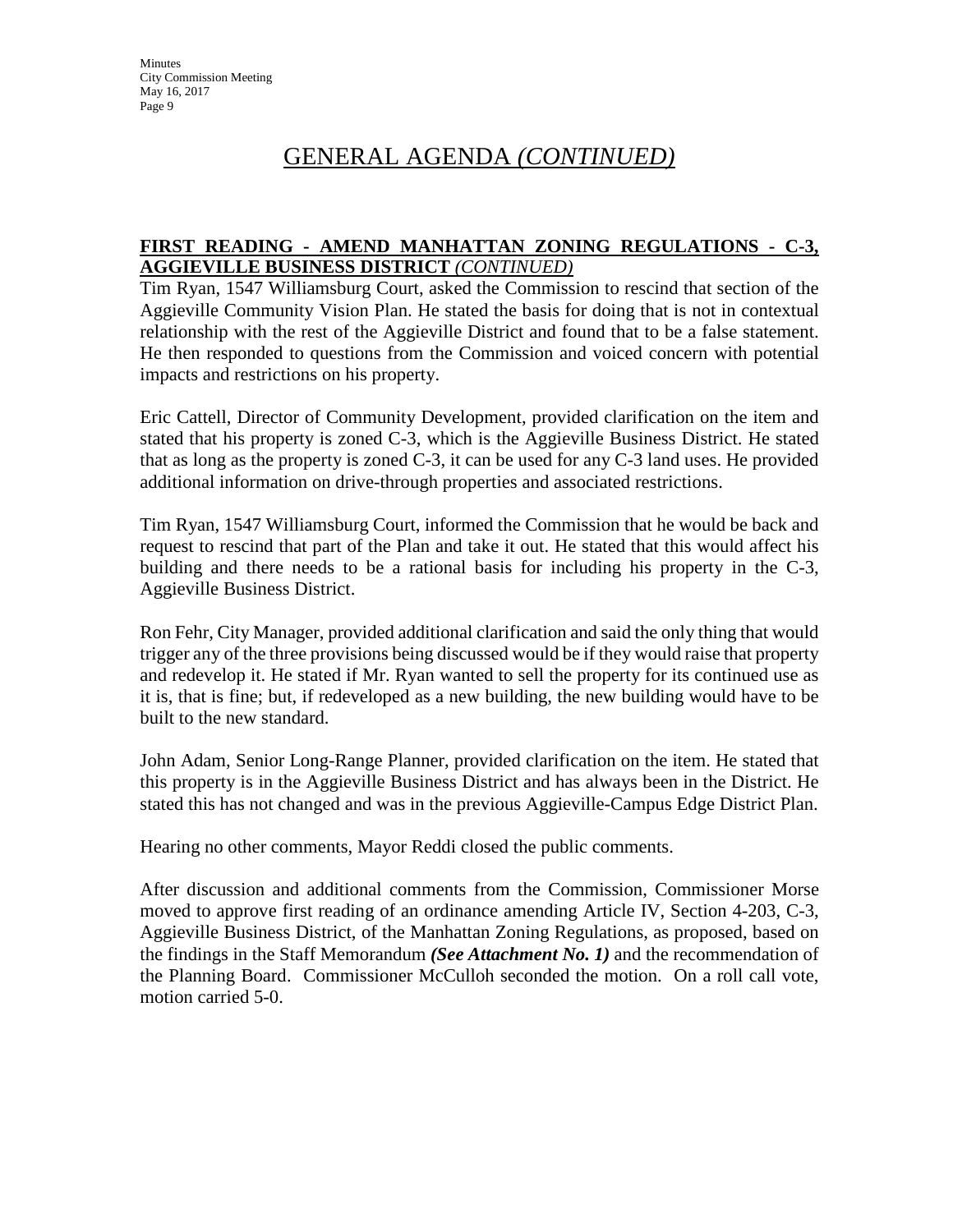# GENERAL AGENDA (*CONTINUED*)

### **FIRST READING - AMEND MANHATTAN ZONING REGULATIONS - UCR, URBAN CORE RESIDENTIAL DISTRICT, AND UCR SIGN REGULATIONS**

John Adam, Senior Long-Range Planner, presented an overview of the item. He highlighted the Urban Core Residential (UCR) District as well as the associated proposed UCR District Sign Regulations. He informed the Commission that the Manhattan Urban Area Planning Board recommended approval of the proposed amendments. He then responded to questions from the Commission regarding the potential timing of development and infrastructure.

Mayor Reddi opened the public comments.

Hearing no comments, Mayor Reddi closed the public comments.

After discussion and comments from the Commission, Commissioner Morse moved to approve first reading of an ordinance amending Articles IV and VI of the Manhattan Zoning Regulations to add Section 4-113, UCR, Urban Core Residential District, and Section 6-215, UCR Sign Regulations, as proposed, based on the findings in the Staff Memorandum *(See Attachment No. 2)* and the recommendation of the Planning Board. Commissioner Dodson seconded the motion. On a roll call vote, motion carried 5-0.

# **FIRST READING - REZONE - 1125 WATERS STREET (R TO C-2)**

Chad Bunger, Assistant Director of Community Development, presented an overview of the item and highlighted a map of the subject site and a map of the Future Land Use (Northwest). He informed the Commission that the Manhattan Urban Area Planning Board recommended approval of the rezoning. He then responded to questions regarding traffic and turning movements in this area.

Rob Ott, Director of Public Works, responded to questions from the Commission and provided additional information on the item.

Mayor Reddi opened the public comments.

Hearing no comments, Mayor Reddi closed the public comments.

After comments from the Commission, Commissioner McCulloh moved to approve first reading of an ordinance rezoning 1125 Waters Street from R, Single-Family Residential District, to C-2, Neighborhood Shopping District, based on the findings in the Staff Report *(See Attachment No. 3)* and the recommendation of the Planning Board. Commissioner Dodson seconded the motion. On a roll call vote, motion carried 5-0.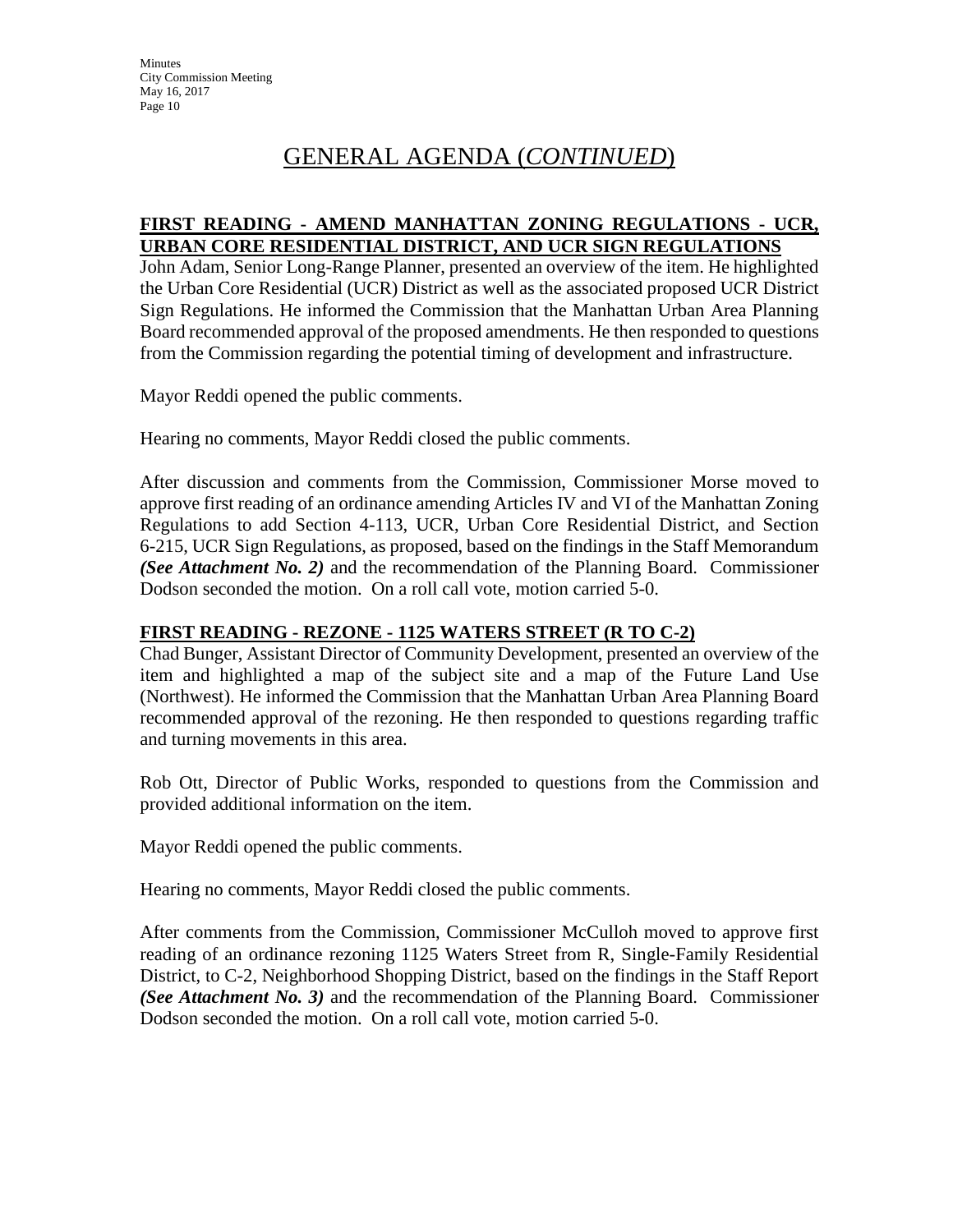# GENERAL AGENDA (*CONTINUED*)

## **DISCUSSION - K-STATE PROPOSAL - KSU-IC BUILDING**

Jason Hilgers, Deputy City Manager, presented background information and an overview of the item. He then responded to questions from the Commission regarding future actions that would be required to address the Operation Agreement and considerations required for the potential purchase agreement.

Bill Frost, Legal Counsel, provided additional information on the agreements. He informed the Commission that the facility is on land owned by Kansas State and outlined the agreements that would be needed depending on the desire of the Commission.

Jason Hilgers, Deputy City Manager, responded to questions from the Commission regarding return on the facility and generation of jobs. He highlighted the City's annual Economic Development Fund Report and Update and stated that Kent Glasscock, President, KSU-IC, wasin attendance and could elaborate on the return on investment and job creation.

After comments from the Commission, Jason Hilgers, Deputy City Manager, responded to questions from the Commission regarding the options available and anticipated that the item would come back to the Commission for a vote in June or July, 2017. He stated that future revenues received from this proposed sale would be targeted to the 2002-2012 Economic Development Fund, from which they came from, and would be available for disbursement at the discretion of the Commission.

Ron Fehr, City Manager, provided additional history between Kansas State University and the City of Manhattan to provide space for innovation and incubation. He responded to questions from the Commission regarding the proposal and stated that the City has completed the bond payments for this facility from the Economic Development Fund.

Kent Glasscock, President, KSU-IC, provided additional background information on the item and highlighted the letter dated April 14, 2017, to the City Commission from President Myers, Kansas State University, and himself outlining their proposal for the Manhattan/ K-State Innovation Center at 2005 Research Park Circle. He said the Center represents a strong City/University partnership and is the envy of university communities across the country. He provided additional information regarding return on investment and stated the Center has created 200 full-time equivalent net jobs as of 2016, with an average annual salary of \$67,200.00. He said those employees generate \$80,000.00 to the city in sales tax revenue annually.

Mayor Reddi opened the public comments.

Hearing no comments, Mayor Reddi closed the public comments.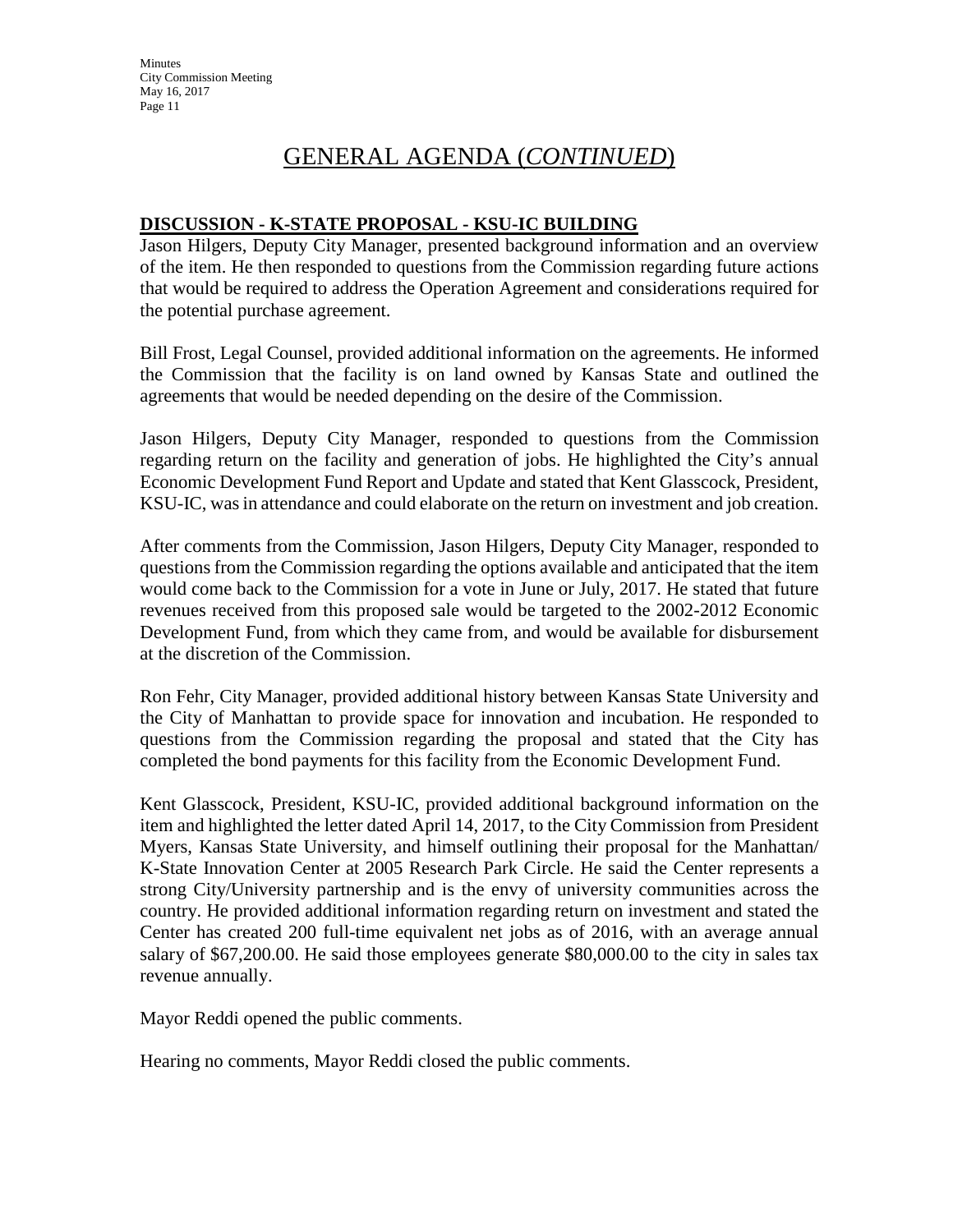# **GENERAL AGENDA (CONTINUED)**

#### DISCUSSION - K-STATE PROPOSAL - KSU-IC BUILDING (CONTINUED)

After comments and general support expressed from the Commission on the proposal, Ron Fehr, City Manager, informed the Commission that he appreciated the feedback received and direction provided.

As this was a discussion item, no formal action was taken by the Commission.

# **EXECUTIVE SESSION**

At 8:20 p.m., Commissioner Morse moved to recess into Executive Session until 8:40 p.m. for the purpose of discussing matters, that presently need to remain confidential, and are related to employer-employee negotiations between City Administration and Local 2275. International Association of Fire Fighters, the union representing certain members of the Manhattan Fire Department. Commissioner McCulloh seconded the motion. On a roll call vote, motion carried 5-0.

At 8:40 p.m., the Commission reconvened with Mayor Reddi and Commissioners Morse, Dodson, Butler, and McCulloh in attendance.

At 8:40 pm., Commissioner Morse moved to recess into Executive Session until 9:10 p.m. for the purpose of preliminary discussions related to the acquisition of real estate. Commissioner McCulloh seconded the motion. On a roll call vote, motion carried 5-0.

At 9:10 p.m., the Commission reconvened with Mayor Reddi and Commissioners Morse. Dodson, Butler, and McCulloh in attendance. Commissioner Butler moved to come out of executive session and adjourn the meeting. Commissioner Morse seconded the motion. Motion carried 5-0.

#### **ADJOURNMENT**

At 9:11 p.m., the Commission adjourned.

Fees, MMC, City Clerk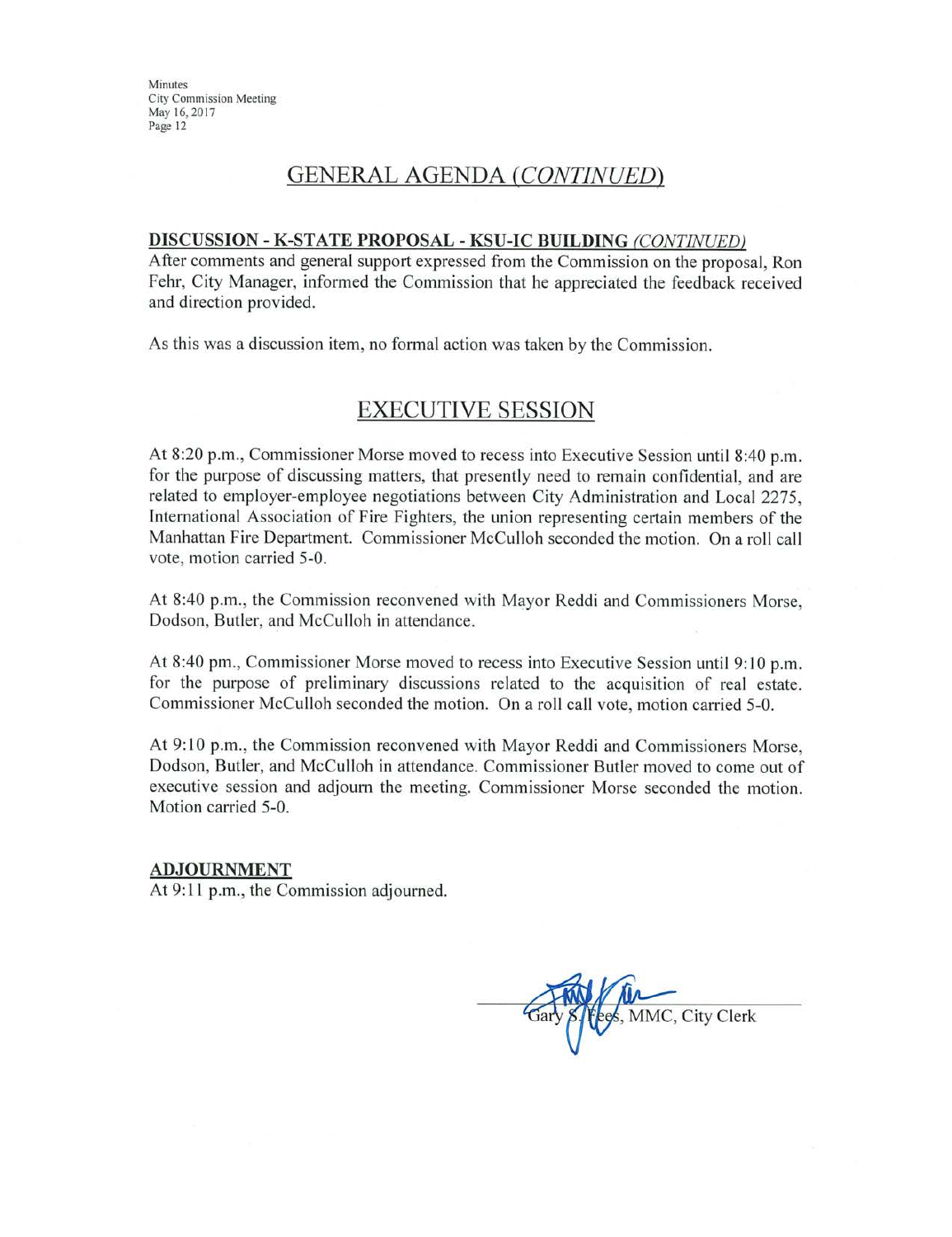

INTER-OFFICE MEMORANDUM

**DATE: April 17, 2017** 

**TO: Manhattan Urban Area Planning Board** 

**MEETING DATE: May 1, 2017** 

**FROM: Ben Chmiel, Planner** 

**RE: Amend Article IV, Section 4-203 – C-3, Aggieville Business District, of the Manhattan Zoning Regulations.** 

## **BACKGROUND**

Through the Aggieville Community Vision (ACV) planning and adoption process, several Strategic Actions were developed to implement the community's vision for the Aggieville Area. As outlined in *Section VII: Strategic Action Plan* of the ACV document, one major initiative of the plan is *Regulation Amendments and Rezoning Actions*. Specifically stated are short-term (immediate) changes to the C-3 zoning district, which is the predominant zoning district making up the Aggieville Area (see attached map). These changes include the implementation of regulations that would effectively prohibit any more highway and strip-style commercial development in Aggieville. These changes reflect the desired vision for the district described in the ACV Plan, which emphasizes a more urban-style, pedestrianoriented development. Additional mid/long-term amendments to further advance the community vision for Aggieville are expected in the future. However, very simple but meaningful revisions to the C-3 District's regulations were identified and drafted by the Community Development Department to make a quick and positive impact.

The amendments (attached) firstly prohibit automobile-oriented commercial uses, including automobile accessory stores, automobile service stations, car washes, and drive-in (drivethrough) establishments. Currently, automobile accessory stores and automobile service stations are permitted uses, while car washes and drive-ins (drive-throughs) are conditional uses in the C-3 District. Secondly, the amendments prohibit the placement of off-street parking spaces between a street-facing building façade and a public street. Currently, the location of off-street parking is not regulated. Thirdly, the amendments prohibit vehicular access (curb-cuts) from Moro Street to properties along Moro Street. Currently, there is no restriction of the kind.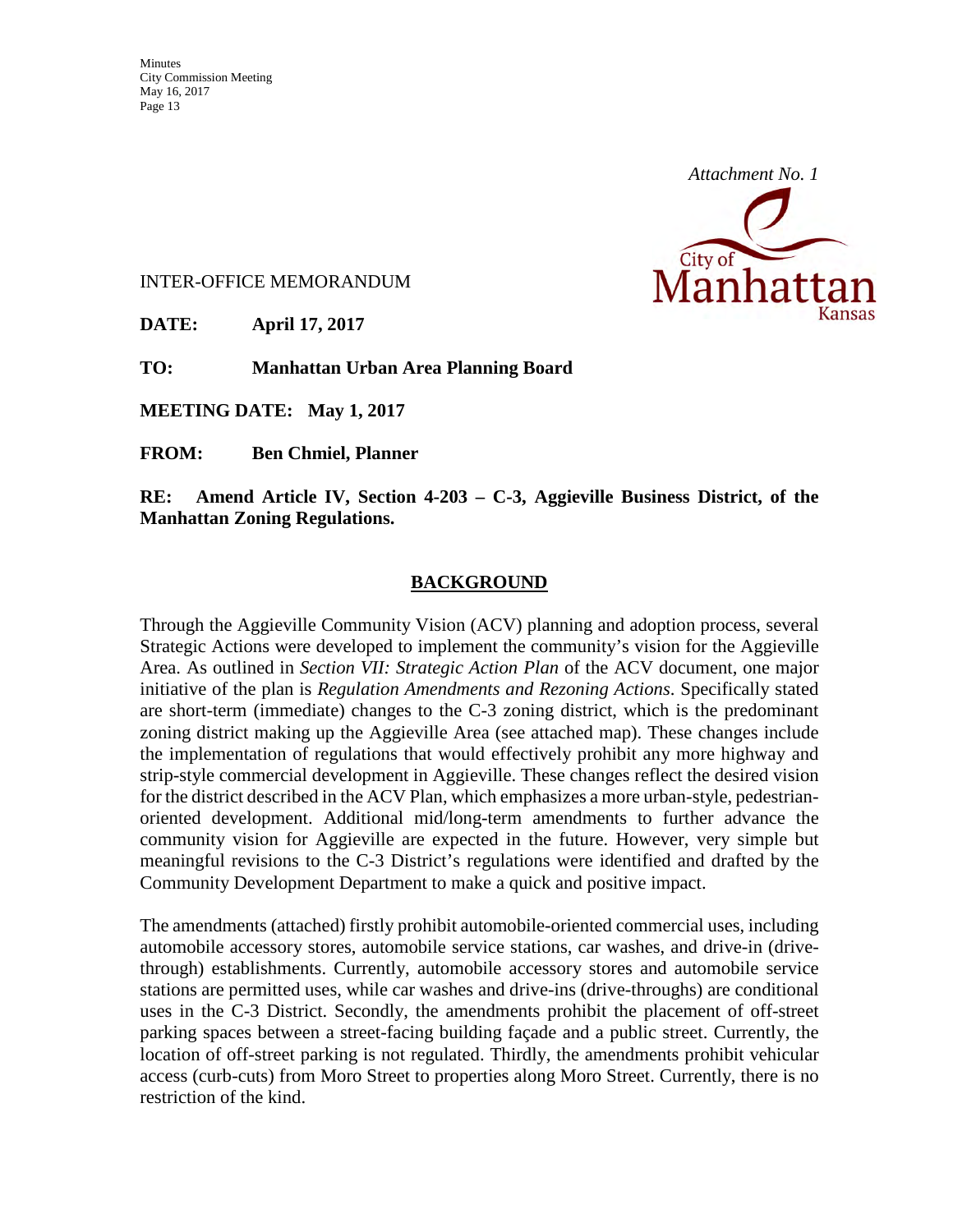*Attachment No. 1*

In combination, these amendments will effectively prohibit additional strip and highway style commercial development currently evocative of the majority of uses along the south side of Anderson and Bluemont Avenues in the Aggieville district. At the same time, these amendments will encourage development more evocative of the Aggieville core, with buildings fronting the sidewalk and parking, if any, located behind.

# **AMENDMENTS TO THE TEXT OF THE ZONING REGULATIONS**

*The criteria that apply to code amendments are found in §15-302 of the Zoning Regulations.*  When a proposed amendment results in a change to the text of the Zoning Regulations, the report from the Planning Staff shall contain a statement as to the nature and effect of the proposed amendment, and determinations as to the following:

# **WHETHER SUCH CHANGE IS CONSISTENT WITH THE INTENT AND PURPOSE OF THE ZONING REGULATIONS**

The intent of the Manhattan Zoning Regulations is to protect the public health, safety and general welfare and to protect property values. More specifically, the C-3, Aggieville Business District is designed to provide for "a relatively broad range of retail shopping facilities and services which primarily consist of specialty shops and stores."

The proposed amendments are consistent with the intent and purpose of the Manhattan Zoning Regulations and are drafted to continue accommodating a broad range of retail shopping and services. The proposed amendment's primary goal is to better direct the essential shape and form of development by designating acceptable parking location and prohibiting drive-through elements *accessory* to a business. The proposed amendments do place a greater limit on the range of commercial uses permitted by eliminating automobile accessory stores, automobile service stations, and car washes. However, the ACV Plan directly identifies the future existence and development of these uses as contrary to the vision and desires of the broader community for Aggieville.

# **AREAS WHICH ARE MOST LIKELY TO BE DIRECTLY AFFECTED BY SUCH CHANGE AND IN WHAT WAY THEY WILL BE AFFECTED**

The proposed amendments would apply to all property in Manhattan that is located within the C-3, Aggieville Business District. The current boundary is shown on the City of Manhattan Zoning Districts and Overlays Map, *(see enclosed)*. City Administration carefully considered the effects that the proposed amendments may have on residential and commercial areas both within and adjacent to the C-3 District. The amendments will promote a more uniform urban fabric throughout the district, over time, with an environment identified as more desirable in the ACV plan.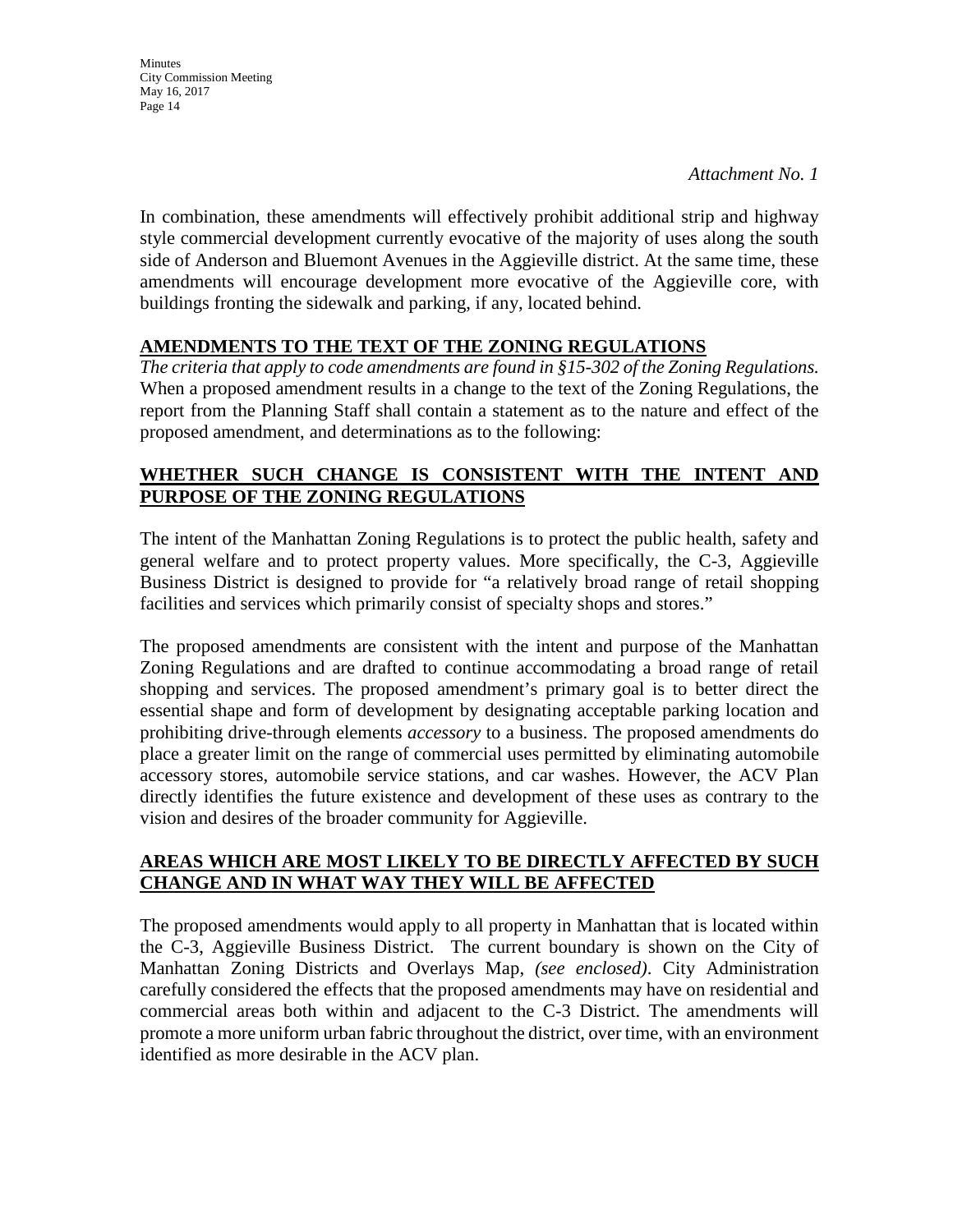*Attachment No. 1*

The amendments firstly prohibit automobile-oriented commercial uses, including automobile accessory stores, automobile service stations, car washes, and drive-in (drivethrough) establishments. At the time of this writing, the C-3 District contains no automobile accessory stores, two automobile service (gas) stations, one car wash (scheduled for demolition), and four drive-in (drive-through) establishments.

Secondly, the amendments prohibit the placement of off-street parking spaces between a street-facing building façade and a public street. As proposed, and at the time of this writing, about eleven properties in the C-3 District would not be in conformance with this requirement.

Thirdly, the amendments prohibit vehicular access (curb-cuts) from Moro Street to properties along Moro Street. At the time of this writing, one property in the C-3 District would not be in conformance with this requirement.

Since some properties have more than one factor making them non-conforming to the proposed amendments, the estimation for the total number of properties becoming non-conforming as a result of the proposed amendments totals about thirteen. There are seventy-six properties in the C-3 District. Buildings and uses legally established prior to the proposed amendments would be granted the ability to continue operation as legally non-conforming (grandfathered) uses, as per Article VII of the City of Manhattan Zoning Regulations.

# **WHETHER THE PROPOSED AMENDMENT IS MADE NECESSARY BECAUSE OF CHANGED OR CHANGING CONDITIONS IN THE AREAS AND ZONING DISTRICTS AFFECTED, OR IN THE CITY PLANNING AREA, GENERALLY, AND IF SO, THE NATURE OF SUCH CHANGED OR CHANGING CONDITIONS**

The proposed amendments are made necessary generally due to changing conditions in Aggieville. Improvements to the pedestrian environment and walkability is a common priority throughout the ACV Plan. Through the ACV Plan process, which included an extensive community survey completed by 4,227 residents, students, and non-residents of Manhattan, it was discovered that 8% of the respondents walk to Aggieville daily, while 22% reported walking to Aggieville on a weekly basis. When only analyzing the data of those who reported living in areas closer to Aggieville, these numbers jumped to 16% and 39% respectively. Naturally, improved walkability was the second-highest priority for respondents. Additionally, there was a general preference for the pedestrian-friendly environment presented by the historic core of Aggieville, while areas with a high number of strip and highway style commercial development were unfavorable. The survey results in their entirety can be found in the ACV's companion document the *State of the Ville* report. The proposed C-3 District amendments will appropriately promote the fulfillment of the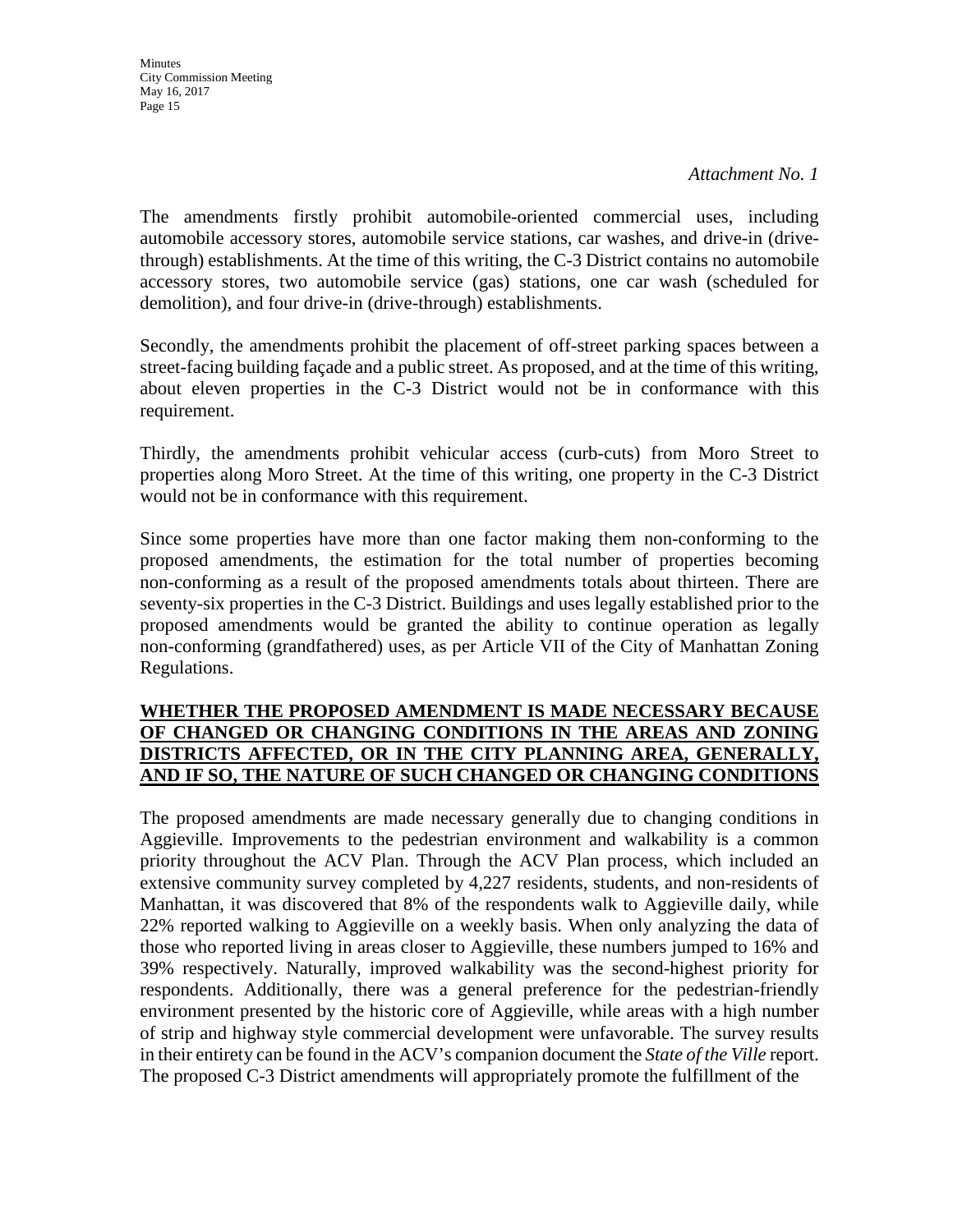**Minutes** 

*Attachment No. 1*

community's vision for Aggieville as it relates to the pedestrian environment and urban form.

## **WHETHER SUCH CHANGE IS CONSISTENT WITH THE INTENT AND PURPOSE OF THE POLICY AND GOALS AS OUTLINED IN THE ADOPTED COMPREHENSIVE PLAN OF THE CITY**

The proposed amendments to the C-3 District are consistent with the Manhattan Urban Area Comprehensive Plan. The Future Land Use designation for the Aggieville Area is Central Core District (CCD). The proposed amendments do not contradict the broader Land Use designation of the CCD. Additionally, the Aggieville Community Vision Plan, which was just approved and adopted as a part of the Manhattan Urban Area Comprehensive Plan, more specifically addresses the details of the long-range vison for the redevelopment of the Aggieville Area, and identifies the proposed short-term amendments to the C-3 District.

The proposed amendments to the C-3 Aggieville Business District meet the general policies in the Comprehensive Plan and are implemented consistent with legal requirements.

# **ALTERNATIVES**

It appears the MUAPB has the following alternatives concerning the issue at hand. The Board may:

- 1. Recommend approval of the proposed amendments of Article IV, Section 4-203, C-3, Aggieville Business District, of the Manhattan Zoning Regulations to the City Commission, based on the findings in this Staff Memorandum.
- 2. Recommend denial of the proposed amendments to the City Commission, based on specifically stated reasons.
- 3. Modify the proposed amendment and forward the modifications, along with an explanation, to the City Commission.
- 4. Table the public hearing to a specific date, and provide further direction to City Administration.

# **RECOMMENDATION**

City Administration recommends approval of the amendment to the Manhattan Zoning Regulations to revise Article IV, Section 4-203, C-3, Aggieville Business District, as proposed, based on the findings in the Staff Memorandum.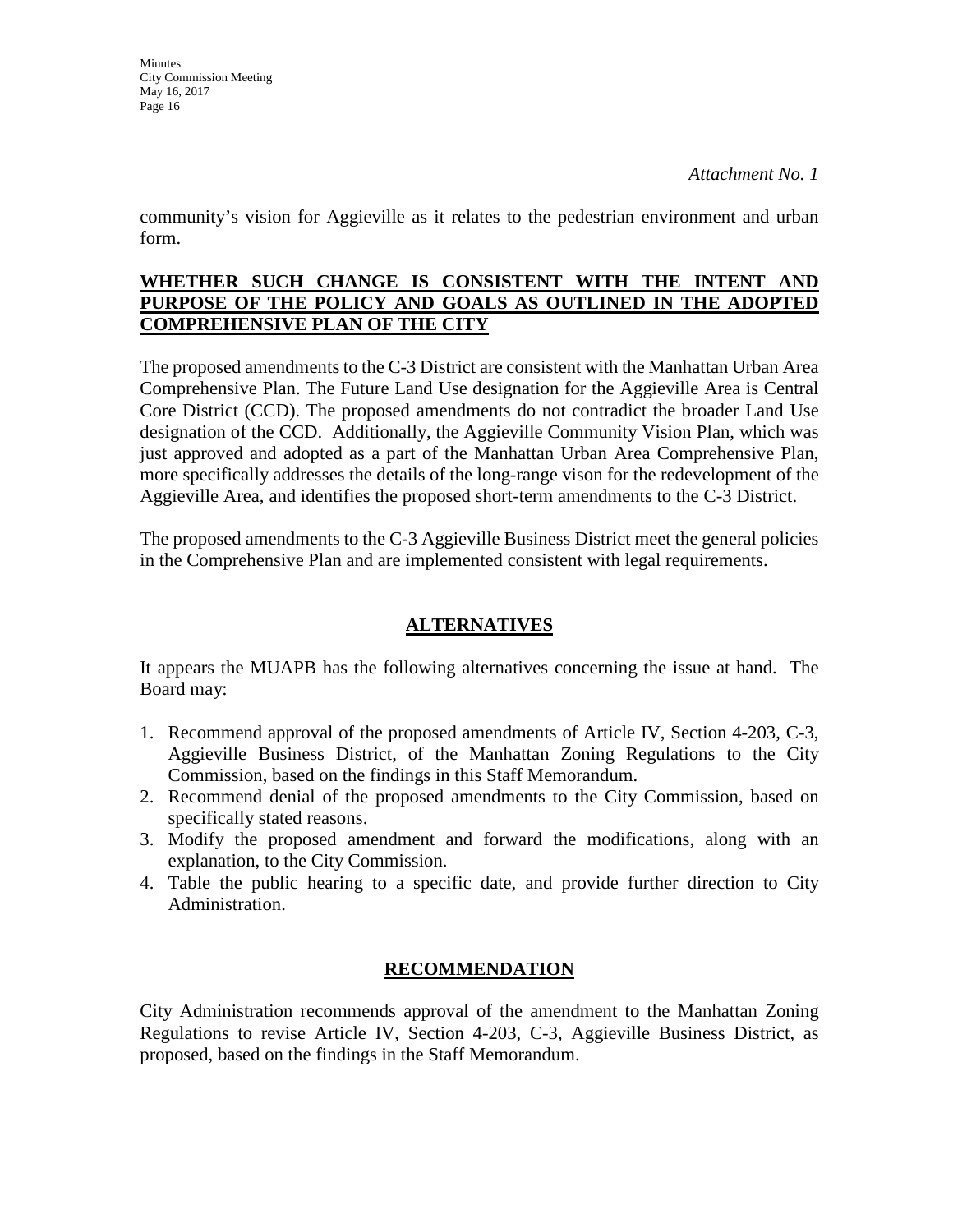*Attachment No. 1*

# **POSSIBLE MOTION**

The Manhattan Urban Area Planning Board recommends approval of the amendments to the Manhattan Zoning Regulations to revise Article IV, Section 4-203, C-3, Aggieville Business District, as proposed, based on the findings in the Staff Memorandum.

BC/ec

# 17040\_MUAPB\_C-3\_Text\_Amendment

Enclosures:

- 1. Proposed Text Amendment to the C-3 District
- 2. Map of the current C-3 District area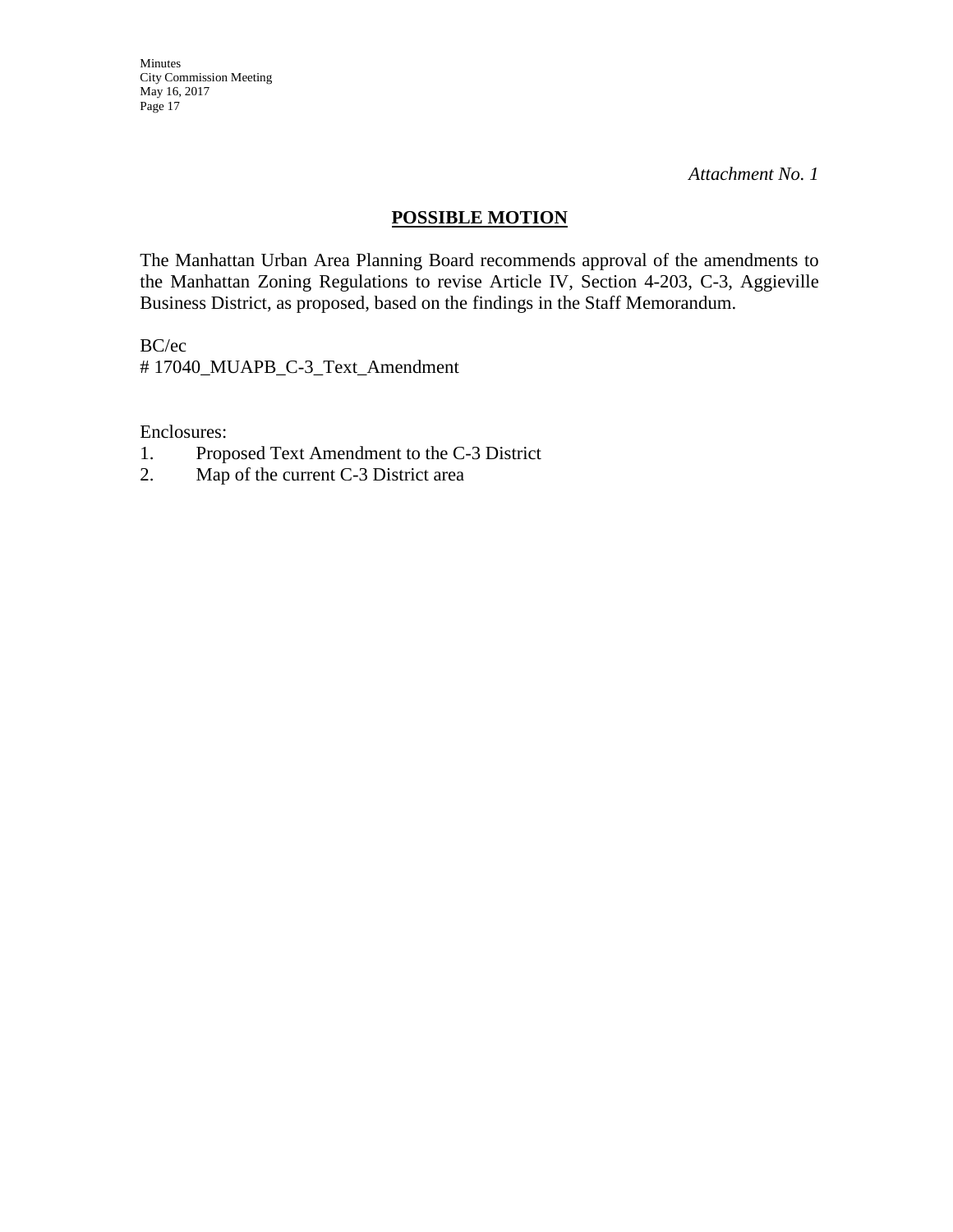

# INTER-OFFICE MEMORANDUM

| <b>April 25, 2017</b>                                                                                                                     |
|-------------------------------------------------------------------------------------------------------------------------------------------|
| Manhattan Urban Area Planning Board                                                                                                       |
| <b>MEETING DATE: May 1, 2017</b>                                                                                                          |
| John Adam, AICP, Senior Long Range Planner<br><b>Ben Chmiel, Planner I</b>                                                                |
| <b>Amend Manhattan Zoning Regulations to adopt the Urban</b><br>Core Residential (UCR) District and associated Sign<br><b>Regulations</b> |
|                                                                                                                                           |

# **BACKGROUND**

The concept of the Urban Core Residential (UCR) District is to promote high-density multiple-family development with accessory neighborhood-scale retail and services designed to serve the surrounding area, with a residential density of no less than one dwelling unit per 750 square feet of lot area (58 dwelling units per acre) in close proximity to Kansas State University and Aggieville. This new district was identified and promoted in the Manhattan Urban Area Comprehensive Plan, as a high priority for implementation. Over the course of two years, planning staff went through several successive drafts of the UCR District regulations, based on comparative research of similar districts in other university towns, observational study, map analysis, extensive stakeholder input, expert consultation, and Planning Board and City Commission work sessions (see Project Chronology attached).

This public hearing is to consider amending the Manhattan Zoning Regulations to add the proposed UCR District, as well as the associated proposed UCR District Sign Regulations. The Comprehensive Plan identified a 4½-block area, generally located along the east edge of the Kansas State University Campus and North Manhattan Avenue, to which the proposed UCR District would be applied through a future public hearing rezoning process (not yet scheduled) (see map of proposed UCR District).

The draft regulations are attached (Article IV, Section 4-113, UCR, Urban Core Residential District, and Article VI, Section 6.215, UCR Sign Regulations).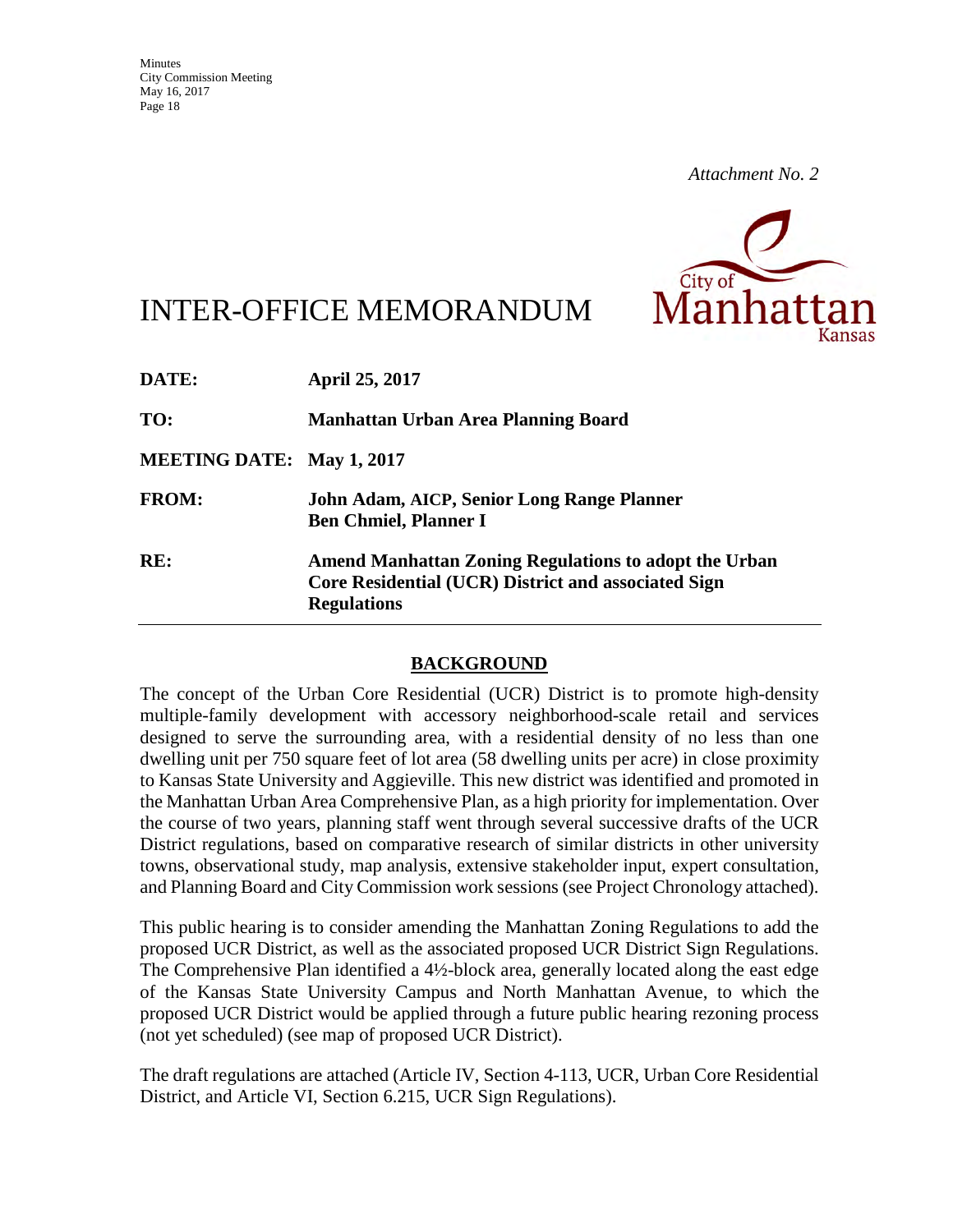# **AMENDMENTS TO THE TEXT OF THE ZONING REGULATIONS**

*The criteria that apply to code amendments are found in §15-302 of the Zoning Regulations.* 

When a proposed amendment results in a change to the text of the Zoning Regulations, the report from the Planning Staff shall contain a statement as to the nature and effect of the proposed amendment, and determinations as to the following:

# **WHETHER SUCH CHANGE IS CONSISTENT WITH THE INTENT AND PURPOSE OF THE ZONING REGULATIONS.**

Findings. The purpose of the Manhattan Zoning Regulations (§2-101) includes: dividing the City into zones and districts; regulating and restricting the location and use of buildings and the uses of land within each district; protecting the public health, safety, and general welfare; protecting property values; and regulating and restricting the height, number of stories and size of buildings, the density of population, and the appearance of buildings.

The proposed UCR District is designed to create a higher-density area in an optimal location from a transportation and land use proximity perspective. The District regulates land use, height, placement, appearance, and density, as well as specifically tailored provisions for off-street structured parking and bicycle parking. The aesthetic controls address personal safety through lighting and transparency requirements, and they are intended to protect and enhance the livability and value of the immediate area and the community as a whole.

The proposed sign regulations are designed to be conscious of the primarily residential nature of the district, of the residential areas to the east, and of the Kansas State campus to the west, while at the same time allowing ground-floor service, retail, and restaurant uses to advertise themselves. Accordingly, signs are scaled to the pedestrian and are limited to lowlevel illumination methods.

Conclusions. The nature and provisions of the proposed district are consistent with the intent and purpose of the Zoning Regulations.

# **AREAS WHICH ARE MOST LIKELY TO BE DIRECTLY AFFECTED BY SUCH CHANGE AND IN WHAT WAY THEY WILL BE AFFECTED.**

Findings. The proposed UCR District regulations and associated UCR Sign regulations are intended to be applied to a particular area: the first tier of blocks east of the Kansas State campus along North Manhattan Avenue from Ratone Street southward to the alley between Vattier Street and Bluemont Avenue, plus a half block east of the southern extent (see map of proposed UCR District). The permitted density of the UCR District, no less than one dwelling unit per 750 square feet of lot area (i.e. 58 dwelling units per acre) provides an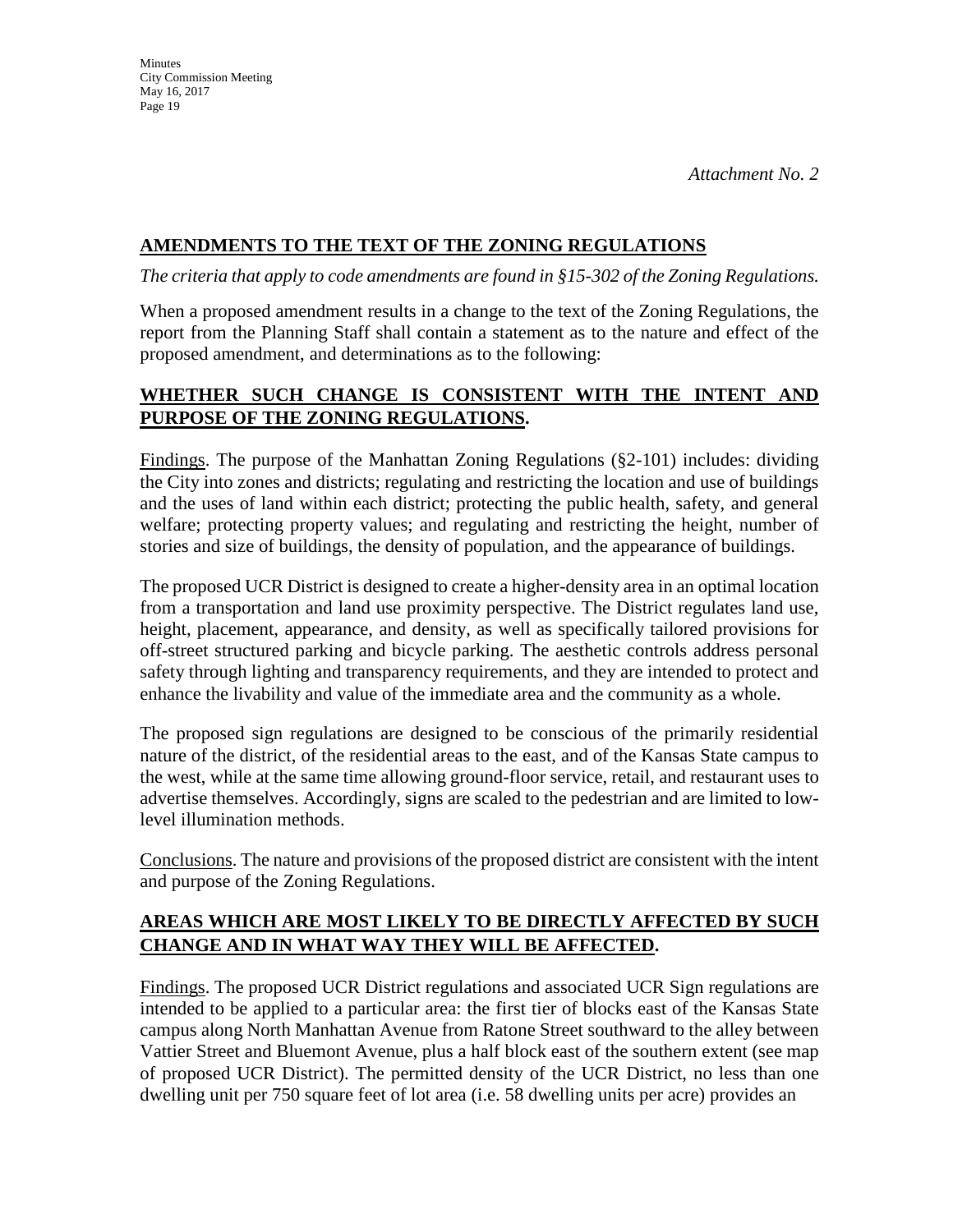*Attachment No. 2*

incentive to significantly redevelop the properties in the proposed district. The clear expectation is that those blocks, wholly or in large part, will be razed and redeveloped over time by parties who assemble the individual lots into larger parcels for redevelopment. The intent of the City in creating the district is to effect such a change in order to create greater housing opportunities in close walking and biking proximity to campus and services, thereby reducing reliance on the automobile and promoting greater health.

The converted single-family structures and smaller multi-family buildings in the area will eventually be replaced by large mid-rise housing with structured parking and optional ground-floor accessory neighborhood services. To avoid a hodge-podge of uses, quality, and massing, the new district requires a minimum density and design controls to create visual and spatial interest, especially at the pedestrian level.

Conclusions. The creation of the district purposefully provides incentive for land owners to redevelop at higher densities close to the KSU campus and Aggieville. The redevelopment of the blocks is the desired outcome of the creation of this zoning district.

# **WHETHER THE PROPOSED AMENDMENT IS MADE NECESSARY BECAUSE OF CHANGED OR CHANGING CONDITIONS IN THE AREAS AND ZONING DISTRICT AFFECTED, OR IN THE CITY PLANNING AREA, GENERALLY, AND IF SO, THE NATURE OF SUCH CHANGE OR CHANGING CONDITIONS.**

Findings. No physical conditions have changed in the City that require the creation of a new zoning district. However, with adoption of the 2015 update of the Manhattan Urban Area Comprehensive Plan, creation of the UCR District was specifically identified as a high priority in the Acton Plan, to implement a higher-density mixed-use residential district in close proximity to the KSU campus and Aggieville and promote a more walkable and bikeable neighborhood. During the public engagement process of developing the Comprehensive Plan update, it was determined that there was a strong market for this type of neighborhood in the identified location, including a need for more rental housing, a desire to reduce automobile dependence and traffic congestion while accommodating greater population, and diversification of housing choice for the community.

Conclusions. No physical change necessitates the creation of the UCR District, however policy changes identified in the updated Comprehensive Plan and market demand for a such a product spurred its creation.

# **WHETHER SUCH CHANGE IS CONSISTENT WITH THE INTENT AND PURPOSE OF THE POLICY AND GOALS AS OUTLINED IN THE ADOPTED COMPREHENSIVE PLAN OF THE CITY.**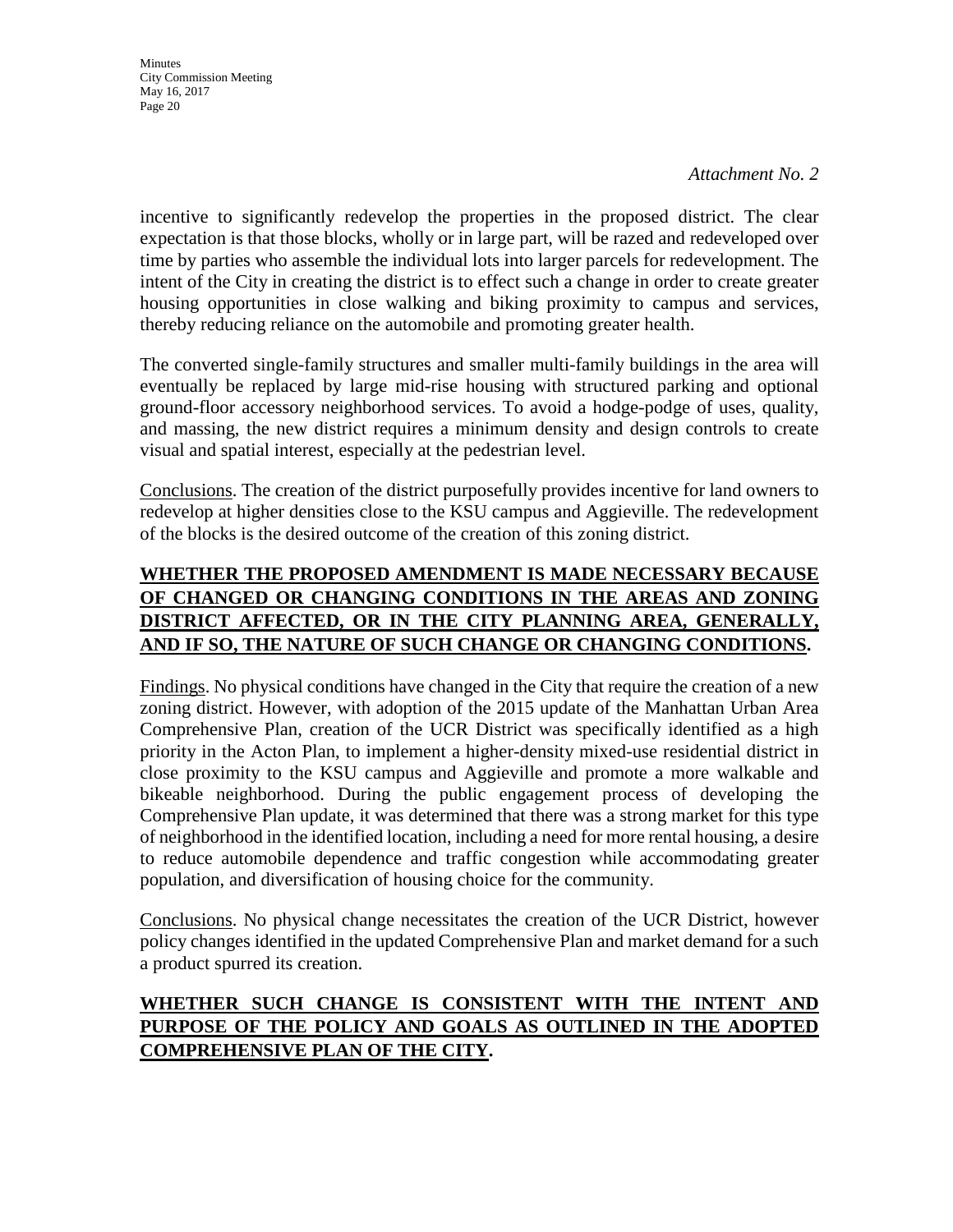#### *Attachment No. 2*

Findings. The 2015 update of the Comprehensive Plan expressly calls for the creation of the UCR District and subsequent rezoning of the area described above. Goals GM-1.1D, Infill and Redevelopment, and GM-1.1E, Mixed-Use Centers and Corridors, establish the policy directive undergirding creation of the district and its regulations. The Future Land Use map identifies the targeted area as "Urban Core Residential." The proposed UCR District Sign Regulations are necessary to fully implement the UCR District.

Conclusions. The Comprehensive Plan is explicit in its promotion of the UCR District. The proposal is consistent with Comprehensive Plan policies and goals.

# **ALTERNATIVES**

It appears the MUAPB has the following alternatives concerning the issue at hand. The Board may:

- 1. Recommend approval to the City Commission of the proposed amendments to Articles IV and VI of the Manhattan Zoning Regulations, creating the UCR District and UCR Sign Regulations, based on the findings in the Staff memorandum.
- 2. Recommend denial of the proposed amendments to the City Commission, based on specifically stated reasons.
- 3. Modify the proposed amendment and forward the modifications, along with an explanation, to the City Commission.
- 4. Table the public hearing to a specific date, and provide further direction to City Administration.

# **RECOMMENDATION**

City Administration recommends approval of the amendments to the Manhattan Zoning Regulations, to adopt proposed Article IV, Section 4-113, UCR, Urban Core Residential District; and Article VI, Section 6.215, UCR Sign Regulations, based on the findings in this Staff Memorandum.

# **POSSIBLE MOTION**

The Manhattan Urban Area Planning Board recommends approval of the amendments to the Manhattan Zoning Regulations to adopt proposed Article IV, Section 4-113, UCR, Urban Core Residential District; and Article VI, Section 6.215, UCR Sign Regulations, based on the findings in the Staff Memorandum.

JA/BC File name: Staff report\_PB\_2017-05-01 File no. DCA-17-003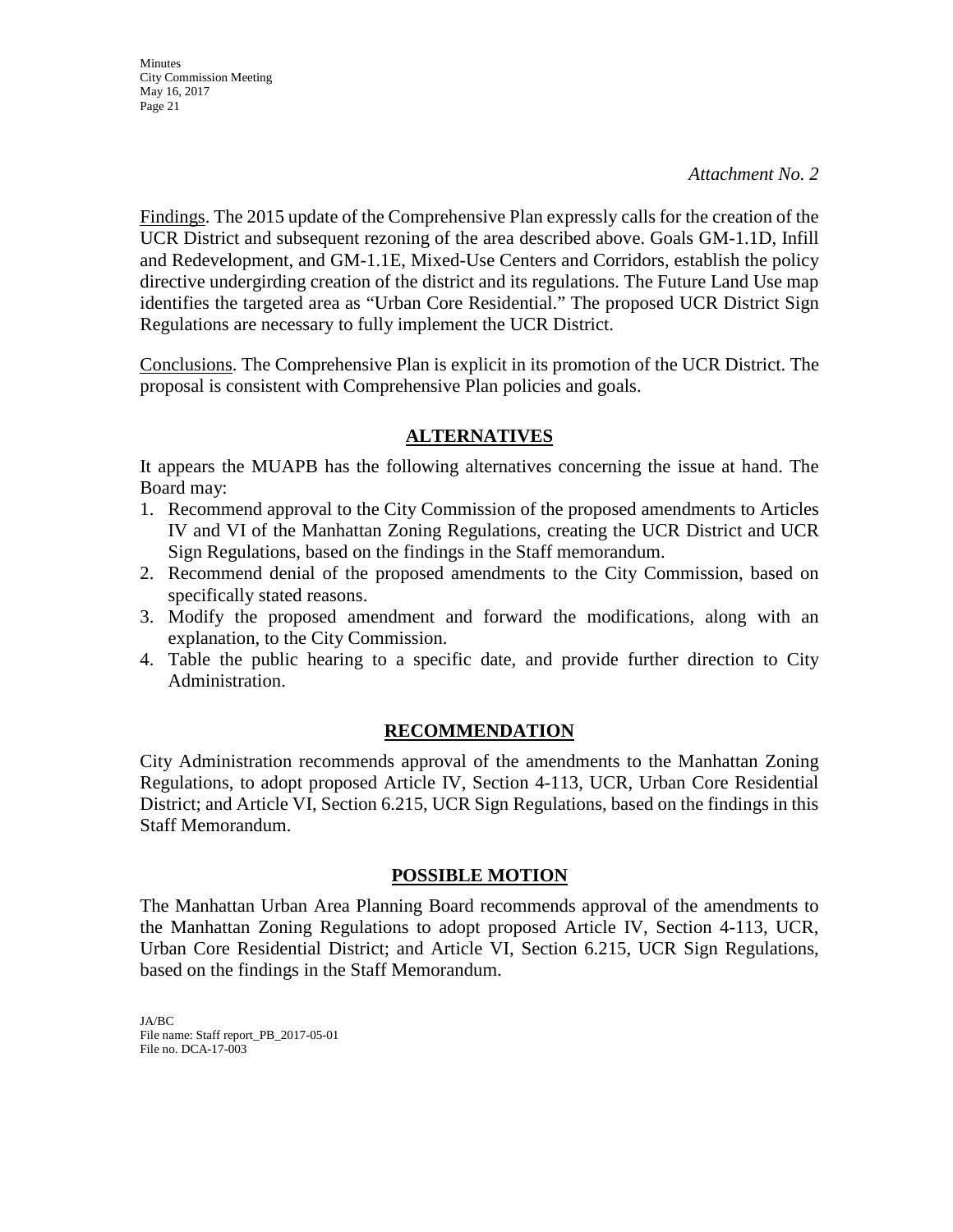*Attachment No. 2*

Attachments:

- 1. Draft UCR, Urban Core Residential District
- 2. Draft UCR Sign Regulations
- 3. Map of proposed UCR District
- 4. Project Chronology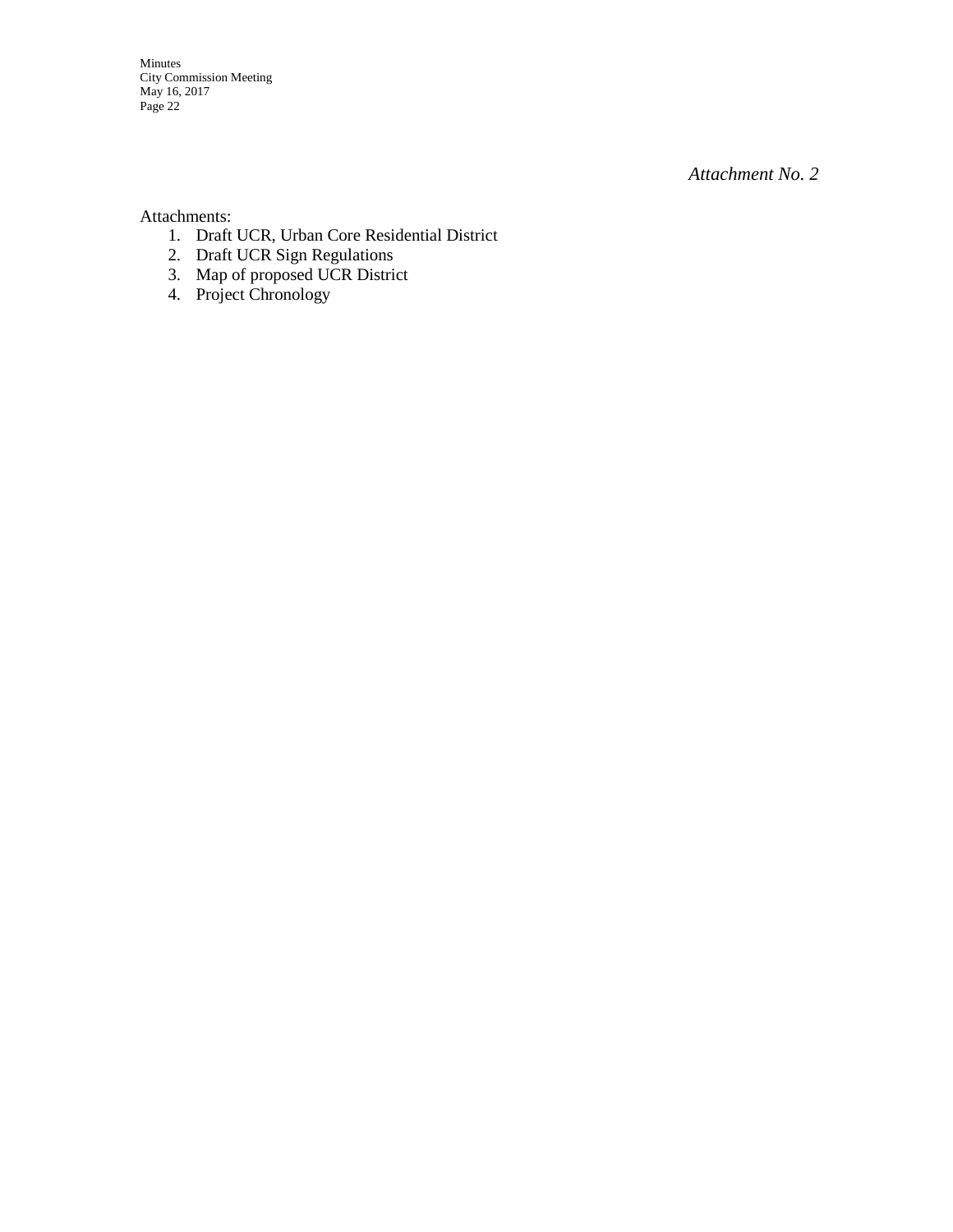#### **STAFF REPORT**

## **ON AN APPLICATION TO REZONE PROPERTY**

**FROM:** R, Single-Family Residential District

**TO:** C-2, Neighborhood Shopping District

**APPLICANT:** William E. and Sharron Washington, Washington Rentals LLC

**ADDRESS:** 8020 State Rd. 13, Manhattan, KS

**OWNERS:** KSU Charitable Real Estate Foundation

**ADDRESS:** 1800 Kimball Avenue, Suite 200, Manhattan, KS

**LEGAL DESCRIPTION:** Unplatted tract of land in Section 11, Township 10 South, Range 7 East

**LOCATION:** 1125 Waters Street. Generally located 500 feet north of the intersection of Anderson Avenue and Waters Street

**AREA:** 16,275 square feet (0.37 acres)

**DATE OF NEIGHBORHOOD MEETING:** March 26, 2017

**DATE OF PUBLIC NOTICE PUBLICATION:** April 11, 2017

**DATE OF PUBLIC HEARING: PLANNING BOARD:** May 1, 2017 **CITY COMMISSION:** May 16, 2017

# **THIRTEEN MATTERS TO BE CONSIDERED WHEN REZONING**

**1. EXISTING USE:** 1,250 square foot single-family residents

# **2. PHYSICAL AND ENVIRONMENTAL CHARACTERISTICS:**

The approximate .37 acre unplatted tract of land is accessed from Waters Street. The current single-family dwelling was formally a commercial structure. The site was rezoned from C-5, Highway Service Commercial District to the R, Single-Family Residential District in 2007 to establish the dwelling. Accessory buildings are to the immediate southwest of the existing structure. A large part of the area south of the structure is concrete with an access drive to the rear of the structure.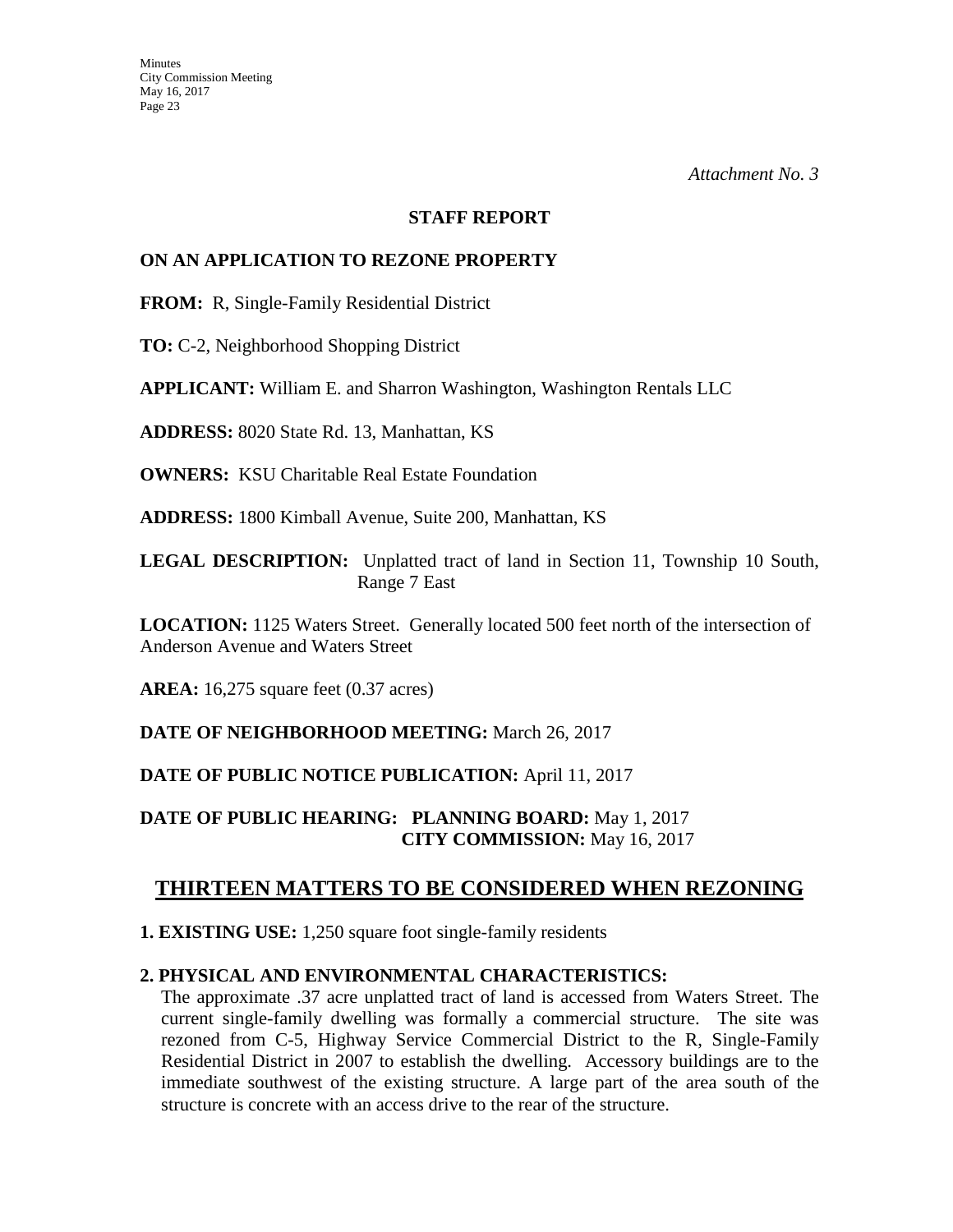## **3. SURROUNDING LAND USE AND ZONING:**

 **NORTH:** Single-family dwellings; R District.

- **SOUTH:** Auto dealership, convenience store, retail and service commercial; C-5, Highway Service Commercial District and C-2 District.
- **EAST:** Waters Street, dance studio, off-street parking for auto service, commercial professional office use; C-2 District, and PUD.
- **WEST:** Auto dealership and single-family dwellings; C-5 and R Districts.
- **4. GENERAL NEIGHBORHOOD CHARACTER:** The area is a mix of single-family residential within an established neighborhood to the north and west of the site and a variety of commercial uses to the south along Anderson Avenue.
- **5. SUITABILITY OF SITE FOR USES UNDER CURRENT ZONING:** The site was rezoned to R District in 2007. The site is suitable for the uses within the current zoning district.
- **6. COMPATIBILITY OF PROPOSED DISTRICT WITH NEARBY PROPERTIES AND EXTENT TO WHICH IT MAY HAVE DETRIMENTAL AFFECTS:** As previously described, the adjacent properties to the north are single-family homes in the R District. Compared to the proposed zoning, the existing residential zoning district for the property would be more compatible with the nearby single-family neighborhood. However, the site is within a transition area between an intense commercial area to the south and the residential district to the north.

The applicant would like to purchase the property and remodel the building to establish a second dance studio. The applicant currently operates a dance studio across the street at 1124 Waters Street. With guidance from City Administration, the C-2 Neighborhood Shopping District was selected as the appropriate rezoning district to request for the property. The proposed dance studio most closely matches the Health and Fitness Clubs use description, which is a permitted use in the C-2 District. The proposed rezoning and proposed use are similar in character to other commercial uses in the immediate area.

The proposed rezoning should be compatible with nearby properties and should have minimal adverse impacted on these properties. The property was rezoned in 2007 from C-5, Highway Service Commercial District to the current R District. The former commercial use in the C-5 District did not appear to adversely impact the surrounding properties. Rezoning the site to the C-2 District, will eliminate several permitted uses that could be considered detrimental to the adjacent properties, such as drive-in type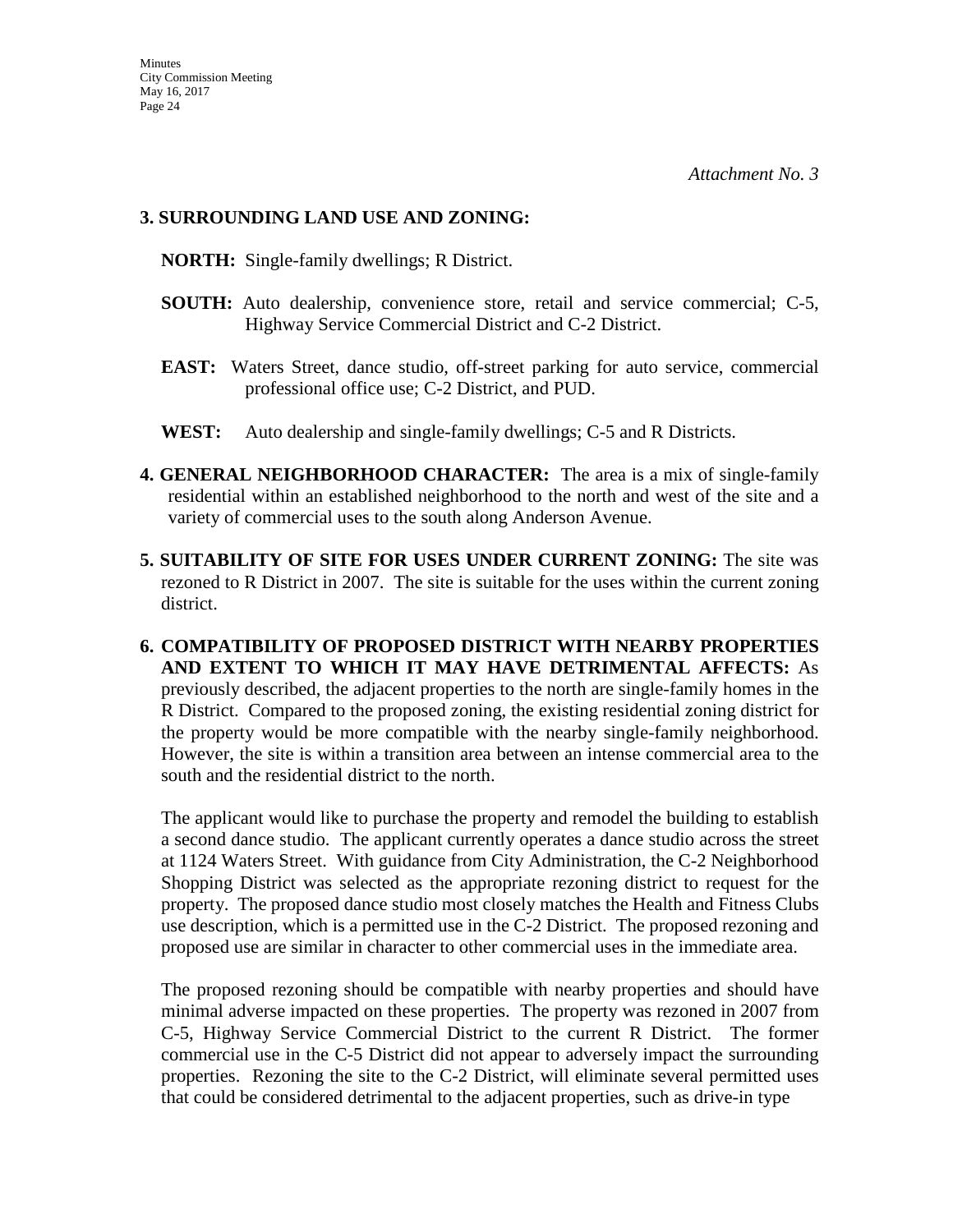**Minutes** City Commission Meeting May 16, 2017 Page 25

> restaurants. Use limitations, including sight obscuring screening of the site from adjacent residential properties, prohibition of outdoor sound systems and outdoor storage, are presents in the C-2 District to reduce any detrimental impacts on the nearby residential uses.

## **7. CONFORMANCE WITH COMPREHENSIVE PLAN:**

1125 Waters Street is shown on the Northwest Future Land Use of the Manhattan Area 2035 Comprehensive Plan as Community Commercial (CC). Applicable CC policies *(in italics)* of the Comprehensive Plan include:

## *CC-1: Characteristics*

*Community Commercial Centers provide a mix of retail and commercial services in a concentrated and unified setting that serves the broader community and may also provide a limited draw for the surrounding region. These centers are typically anchored by a larger national chain, between 120,000 and 250,000 square feet, which may provide sales of a variety of general merchandise, grocery, apparel, appliances, hardware, lumber, and other household goods. Centers may also be anchored by smaller uses, such as a grocery store, and may include a variety of smaller, complementary uses, such as restaurants, specialty stores (such as books, furniture, computers, audio, office supplies, or clothing stores), professional offices and health services. The concentrated, unified design of a Community Commercial Center allows it to meet a variety of community needs in a "one-stop shop" setting, minimizing the need for multiple vehicle trips to various commercial areas around the community. Although single use highway-oriented commercial activities will continue to occur in some areas, this pattern of development is generally not encouraged.* 

# *CC-2: Location*

*Community Commercial Centers should be located at the intersection of one or more major arterial streets in commercial nodes; rather than being developed in linear, "strip" configurations along major street corridors. They may be located adjacent to urban residential neighborhoods and may occur along major highway corridors as existing uses become obsolete and are phased out and redeveloped over time. Large footprint retail buildings (often known as "big-box" stores) are permitted only in areas of the City where adequate access and services can be provided.* 

# *CC-3: Size*

*Typically require a site of between 10 and 30 acres.*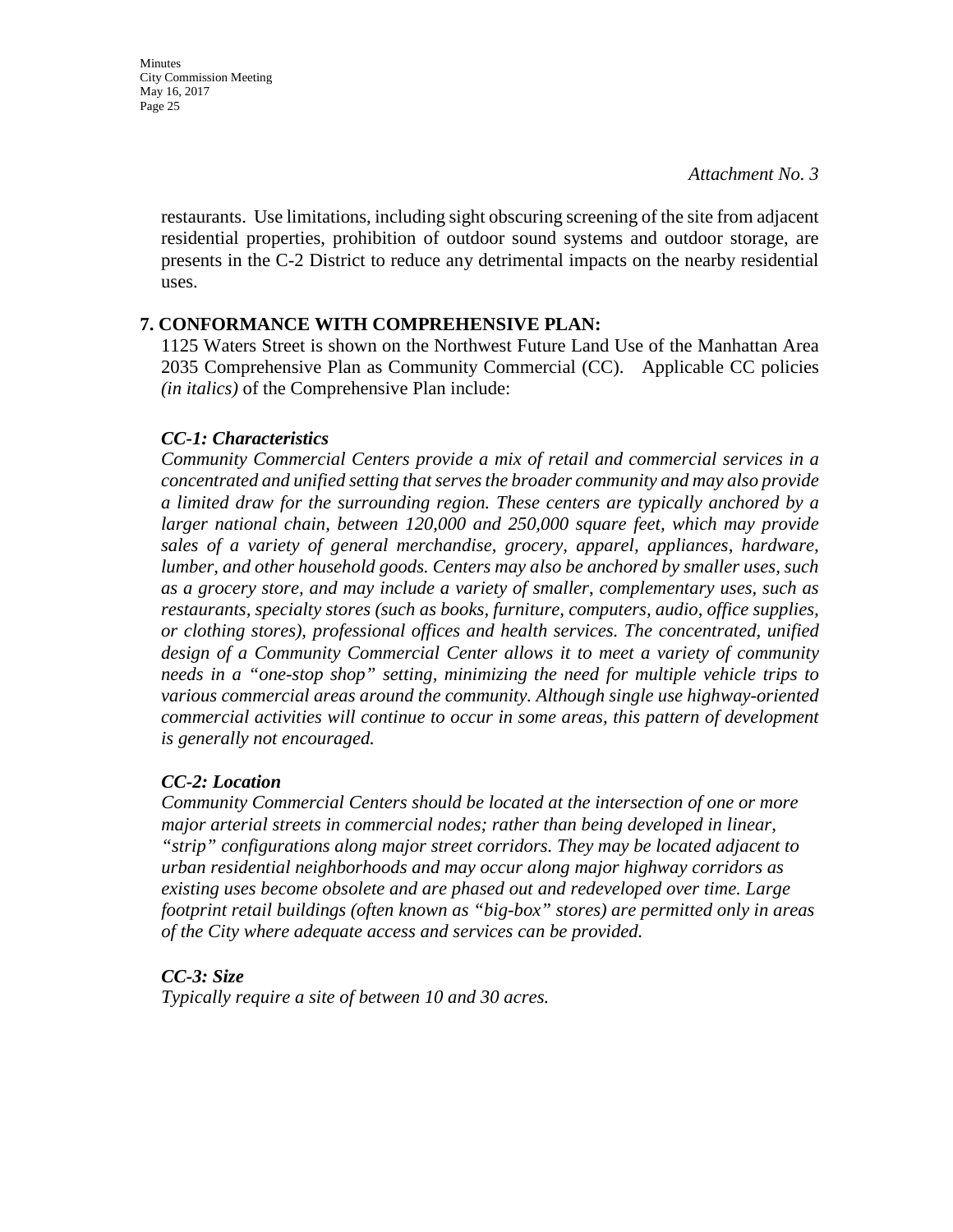# *CC-4: Unified Sit e Design*

*Establish a unified site layout—landscaping, signage, pedestrian, and vehicular circulation—for the center to guide current and future phases of development. Site design features should be used to create visual interest and establish a more pedestrian-oriented scale for the center and between out lots.* 

# *CC-5: Building Design and Character*

*Require Community Commercial Centers to meet a basic level of architectural detailing, compatibility of scale with surrounding areas, pedestrian and bicycle access, and mitigation of negative visual impacts such as large building walls, parking areas, and service and loading areas. While these requirements apply to all community commercial development, they are particularly important to consider for larger footprint retail buildings, or "big-box" stores. A basic level of architectural detailing shall include, but not be limited to, the following:* 

*Façade and exterior wall plane projections or recesses;* 

*Arcades, display windows, entry areas, awnings, or other features along facades facing public streets;* 

*Building facades with a variety of detail (materials, colors, and patterns); and High quality building materials.* 

# *CC-6: Organization of Uses*

*Concentrate Community Commercial services within planned activity centers, or commercial nodes, throughout the community. Cluster complementary uses within walking distance of each other to facilitate efficient, "one-stop shopping", and minimize the need to drive between multiple areas of the center. Large footprint retail buildings, or "big-box" stores should be incorporated as part of an activity center or node along*  with complementary uses, such as high density residential, where feasible. Linear *development patterns, particularly when parcels provide a single use and are developed independently, can require multiple access points and lead to disruption of traffic flow on adjacent streets. Although lot sizes and/or configurations in some areas may warrant the use of a more linear development pattern, it is generally discouraged.* 

# *CC-7: Circulation and Access*

*Provide clear, direct pedestrian connections through parking areas to building entrances, to surrounding neighborhoods and streets, and transit stops. Integrate main entrances or driveways with the surrounding street network to provide clear connections between uses for vehicles, pedestrians, and bicycles. Provide a limited number of vehicle access points to minimize impacts on surrounding uses and maintain an efficient traffic flow to and from the site.*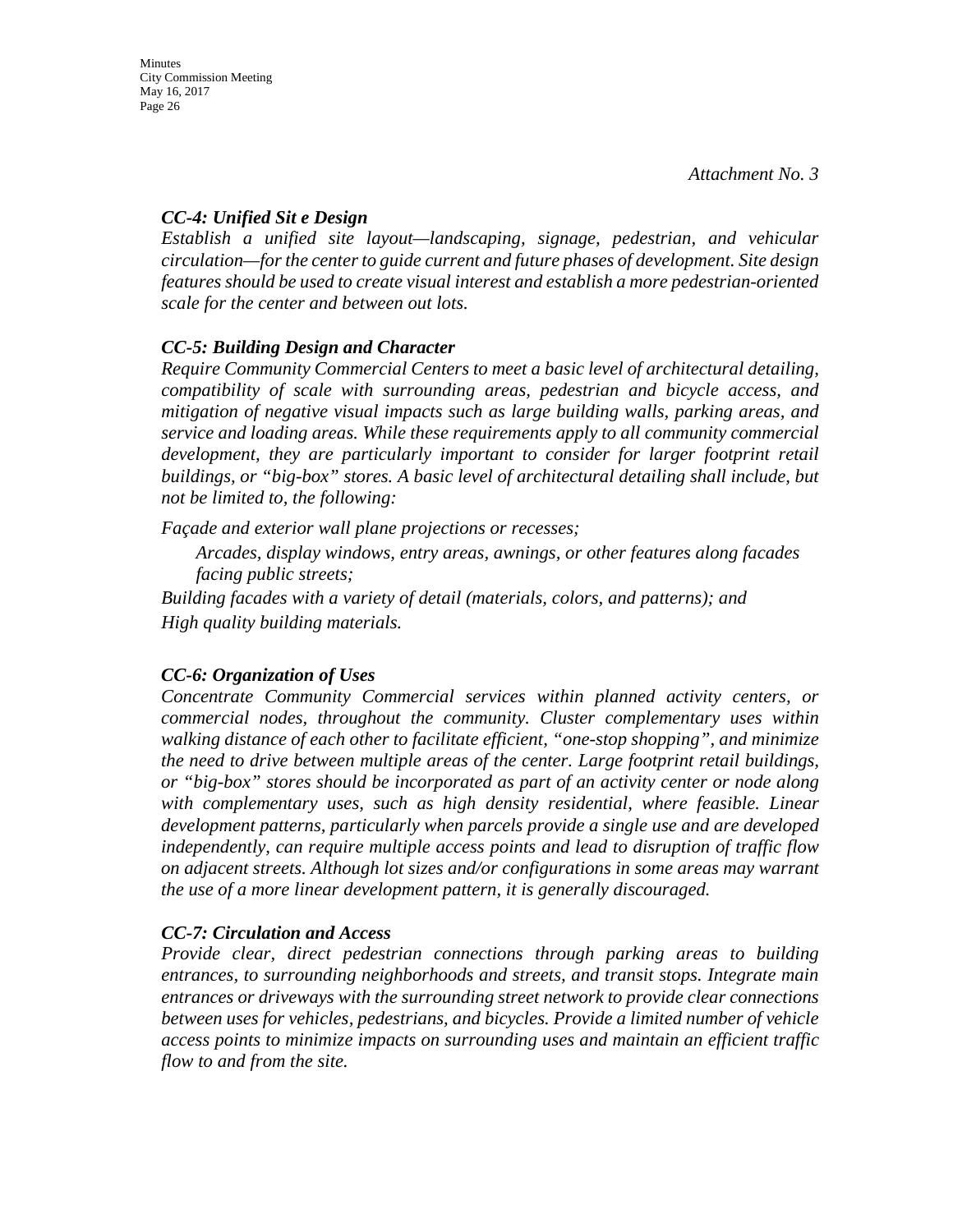## *CC-8: In fill and Redevelopment / Adaptive Reuse*

*Encourage the revitalization and/or redevelopment of underutilized Community Commercial areas over time to take advantage of existing infrastructure and promote the efficient use of available land. Support opportunities to repurpose large surface parking lots typical of Community Commercial areas by incorporating additional pad sites for office or commercial uses or high density residential along the street edge. Support the adaptive reuse of existing buildings in older strip commercial centers on smaller lots where infill and redevelopment is less viable.*

The proposed rezoning of the site conforms to the Comprehensive Plan.

### **8. ZONING HISTORY AND LENGTH OF TIME VACANT AS ZONED:**

| 1962:         | Annexed and rezoned to C Local Business District                                                                       |
|---------------|------------------------------------------------------------------------------------------------------------------------|
| 1969:         | Rezoned to C-5, Highway Service Commercial District                                                                    |
| May 21, 2007  | Manhattan Urban Area Planning Board holds hearing and recommends rezoning<br>to R, Single-Family Residential District. |
| June 19, 2007 | City Commission approves rezoning 1125 Waters to R, Single-Family Residential<br>District.                             |
| July 3, 2007  | City Commission approves Ordinance No. 6632 rezoning 1125 Waters to R,<br>Single-Family Residential District.          |

**9. CONSISTENCY WITH INTENT AND PURPOSE OF THE ZONING ORDINANCE:** The intent and purpose of the Zoning Regulations is to protect the public health, safety, and general welfare; regulate the use of land and buildings within zoning districts to assure compatibility; and to protect property values.

The C-2, Neighborhood Shopping District is designed to provide a broad range of retail shopping facilities and services located to serve one or more residential areas. The proposed dance studio use is considered to be a Health and Fitness Club use, which is a permitted use in the C-2 District. The proposed rezoning meets the intent of the Zoning Ordinance.

**10. RELATIVE GAIN TO THE PUBLIC HEALTH, SAFETY AND WELFARE THAT DENIAL OF THE REQUEST WOULD ACCOMPLISH, COMPARED WITH THE HARDSHIP IMPOSED UPON THE APPLICANT:** There appears to be no gain to the public that denial would accomplish. The proposed rezoning conforms to the Comprehensive Plan. Prior to 2007, the site was zoned C-5 District. The proposed use is similar in character to existing uses in the immediate area, and does not appear to be adversely impacting the adjacent properties. It may be a hardship to the applicant if the rezoning is denied.